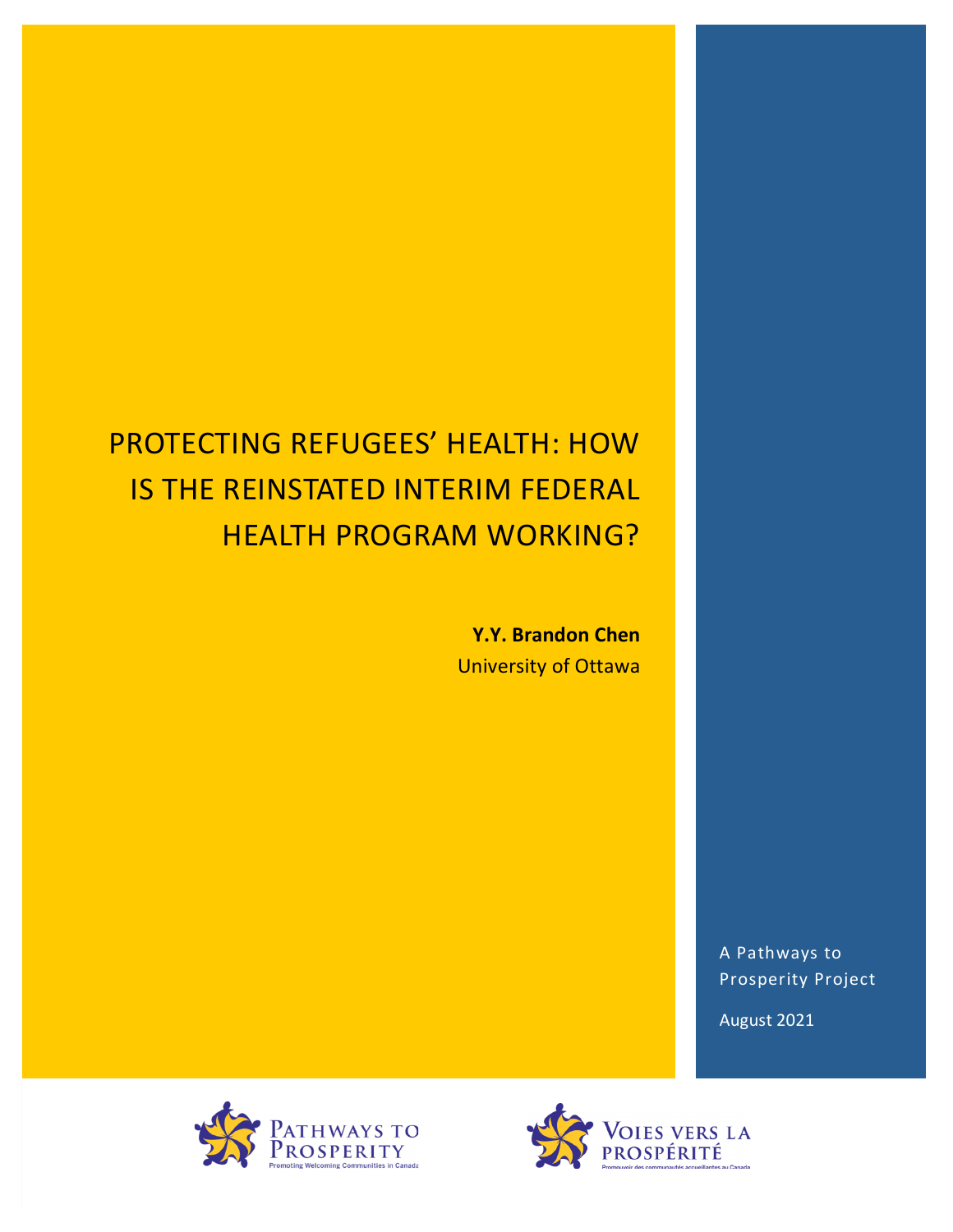# **RESEARCH REPORT**

**Protecting Refugees' Health: How is the Reinstated Interim Federal Health Program Working?**

**August 2021**

**by**

**Y.Y. Brandon Chen, SJD, JD, MSW University of Ottawa, Faculty of Law**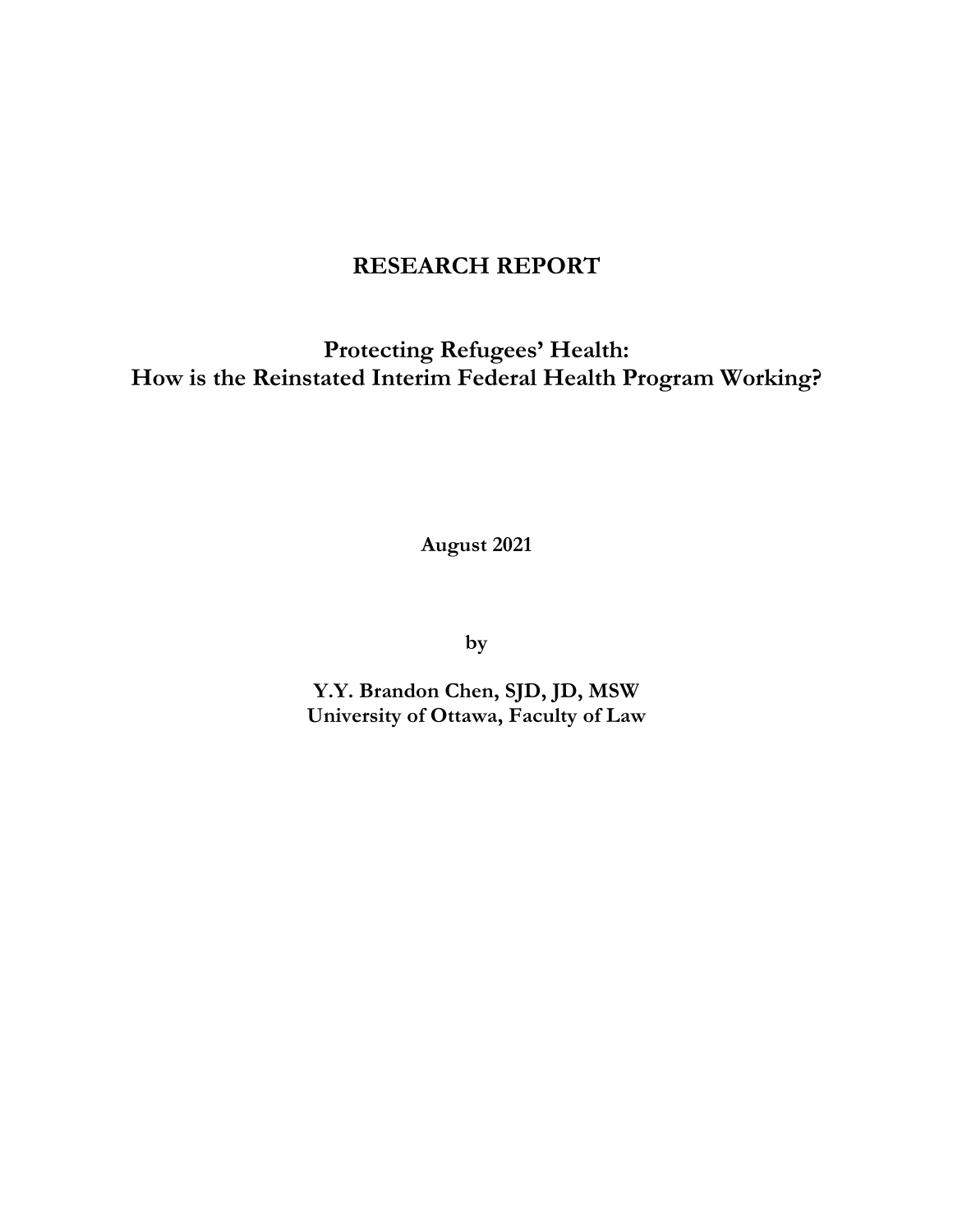# *Acknowledgement*

The author would like to express the utmost appreciation to everyone who generously made themselves available to be interviewed for this study.

Immense gratitude is also owed to Asma Bouali, Nora Fahalipour, Miho Kitamura, Cathy Lin, Jessica Scifo, Andrea Sim, Rachel Sombach, and Joshua Toews for their excellent research assistance in relation to this project, including helping to pivot the data collection process to meet the physical distancing requirements during the COVID-19 pandemic.

Finally, the author wishes to acknowledge University of Ottawa as well as Pathways to Prosperity for their financial support.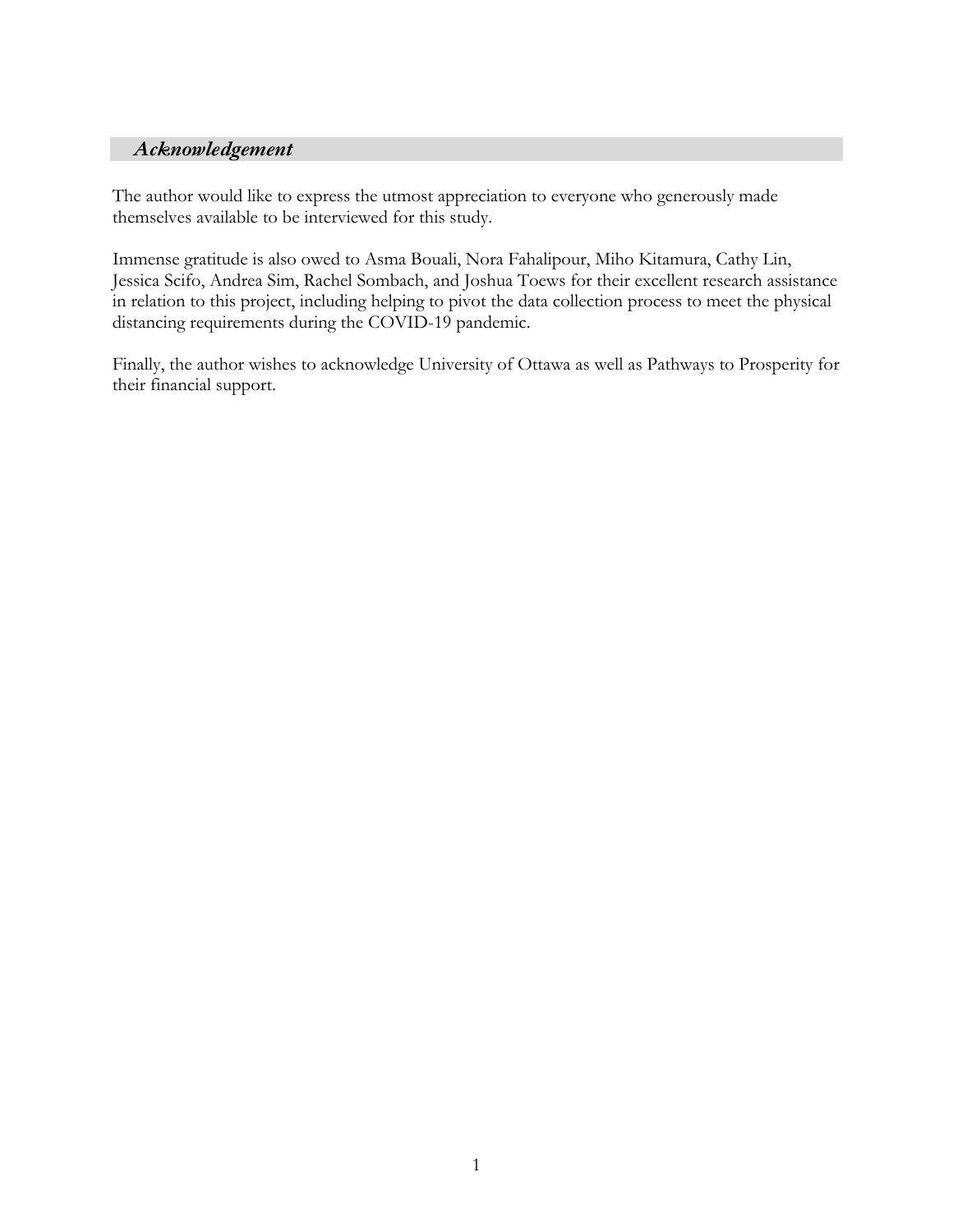#### *Executive Summary*

Publicly-funded health care for refugees and refugee claimants in Canada is provided through the Interim Federal Health Program (IFHP). After experiencing extensive cuts in June 2012, IFHP was restored in April 2016. There is presently limited information on how the reinstated IFHP is meeting its purported objective of, among others, protecting refugees' and refugee claimants' health and safety. As a step toward filling this gap in the literature, our research team conducted a pilot study in 2017 with refugee-serving practitioners in the City of Ottawa. We found the current IFHP, despite significant improvements from the years of cuts, falls short in several aspects. A legacy of confusion about the IFHP persisted among service providers, and the processes for service providers to register in and to seek reimbursement from the IFHP was seen as burdensome. Anecdotal evidence indicated that these ongoing problems were hindering IFHP beneficiaries' timely access to quality health care.

Motivated by findings from the pilot study, further research was conducted between July 1, 2018 and July 31, 2020 to better gauge IFHP's current performance. This study interviewed refugees and refugee claimants in addition to refugee-serving practitioners. And among service providers interviewed, efforts were made to recruit those from professions that were left out in the pilot, including dentists, optometrists, and pharmacists, among others. Moreover, participants in the current study were drawn from not only Ottawa but also the Greater Toronto Area. In doing so, this study hoped to triangulate and add nuances to data gathered from the pilot study.

In total, a gender-balanced sample of 22 IFHP beneficiaries and 21 service providers were interviewed. Four inter-related themes emerged from these interviews: (1) IFHP illiteracy; (2) coverage gaps under IFHP; (3) health access barriers facing IFHP beneficiaries; and (4) administrative hurdles facing IFHP service providers. These themes largely echoed the findings of the pilot study. Together, they showed that IFHP's reinstatement alone had not completely eliminated the health care access challenges that refugees and refugee claimants faced during the years of IFHP cuts. For both beneficiaries and service providers, a high level of confusion about the content of IFHP was observed. This negatively affected IFHP beneficiaries' comfort with accessing health care, as well as service providers' willingness to take on IFHP clients. As a result, even under the current IFHP, some beneficiaries still struggled with finding service providers that would accept them as patients, and they sometimes were asked to pay for health care services or products that should have been publicly covered.

Going forward, Canadian government must devote more attention to educating refugees, refugee claimants and service providers about IFHP and to answering their questions about the program. Such public education must be done in a way that is carefully tailored to the needs and circumstances of the specific audience. Stakeholders' complaints about IFHP's coverage gaps and administrative hurdles must also be followed up by the government. To the extent that these complaints are on the mark, their timely resolution by the government will be key to ensuring that IFHP accomplishes the objectives of protecting refugees' and refugee claimants' health and safety.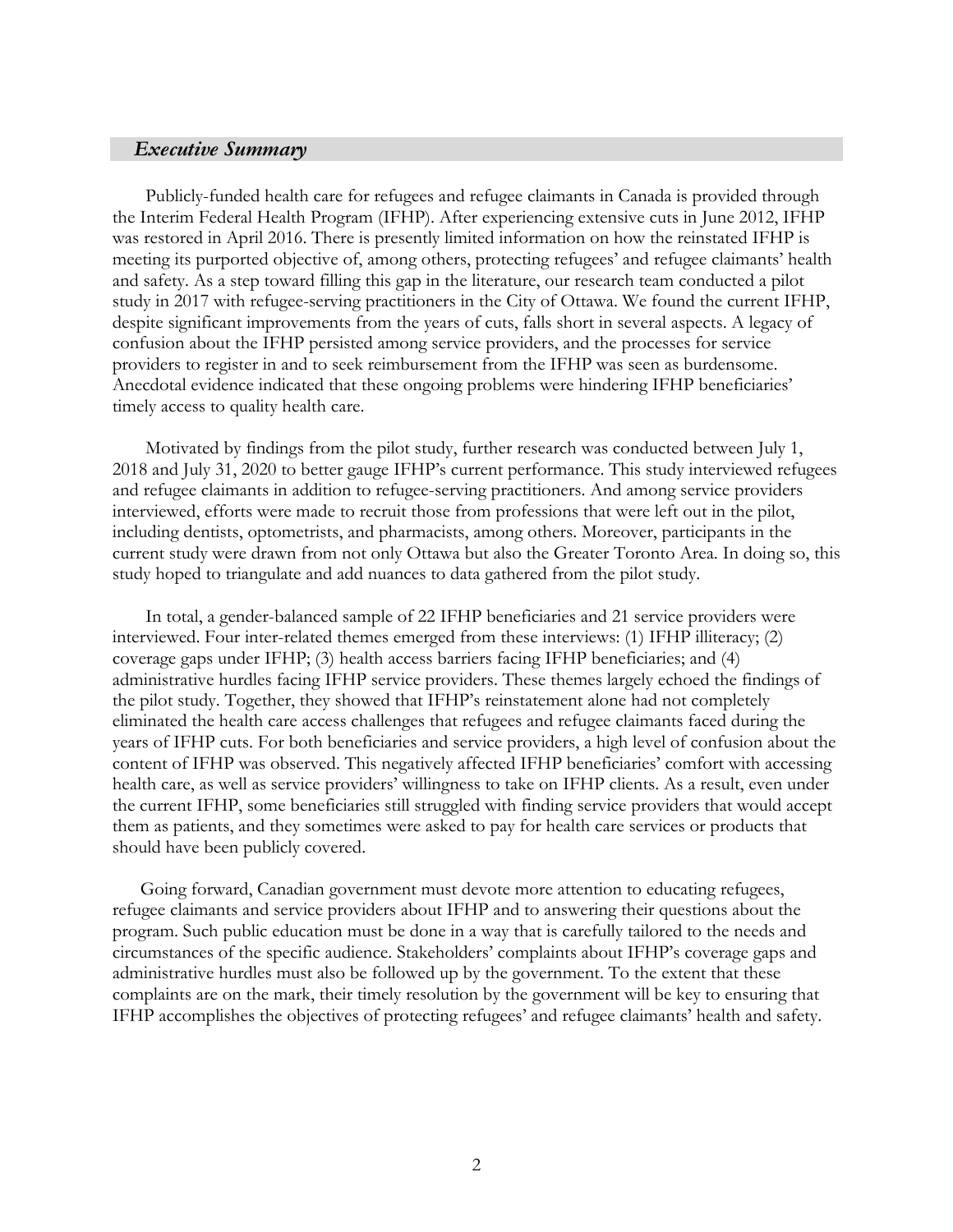# *Table of Contents*

| 1. |                | Introduction                                                | 4                |
|----|----------------|-------------------------------------------------------------|------------------|
|    | 1.1.           | <b>Policy Background</b>                                    | 4                |
|    | 1.2.           | <b>Rationale for Current Study</b>                          | 5                |
| 2. |                | Methodology                                                 | 7                |
| 3. | <b>Results</b> | 8                                                           |                  |
|    | <b>3.1.</b>    | <b>Contextualizing Research Findings</b>                    | 8                |
|    | 3.2.           | <b>IFHP</b> Illiteracy                                      | $\boldsymbol{9}$ |
|    | 3.2.1.         | <b>IFHP</b> Illiteracy among Beneficiaries                  | $\overline{9}$   |
|    | 3.2.2.         | IFHP Illiteracy among Service Providers                     | 10               |
|    | 3.2.3.         | Consequences of IFHP Illiteracy                             | 11               |
|    | 3.3.           | Coverage Gaps under IFHP                                    | 13               |
|    | 3.3.1.         | Gaps in Dental Benefit                                      | 13               |
|    |                | 3.3.2. Gaps in Prescription Drug Benefit                    | 14               |
|    |                | 3.3.3. Gaps Relating to Other Benefits                      | 15               |
|    |                | 3.3.4. Consequences of IFHP Coverage Gaps                   | 17               |
|    | 3.4.           | <b>Health Access Barriers Facing IFHP Beneficiaries</b>     | 17               |
|    | 3.4.1.         | <b>IFHP Illiteracy-Related Access Barriers</b>              | 17               |
|    | 3.4.2.         | Out-of-Pocket Expenses                                      | 18               |
|    |                | 3.4.3. Difficulty Finding IFHP Service Providers            | 20               |
|    | 3.5.           | <b>Administrative Hurdles Facing IFHP Service Providers</b> | 22               |
|    | 3.5.1.         | Challenges Relating to Request for Pre-Authorization        | 22               |
|    | 3.5.2.         | Challenges Relating to Claim for Reimbursement              | 23               |
| 4. |                | Conclusion                                                  | 25               |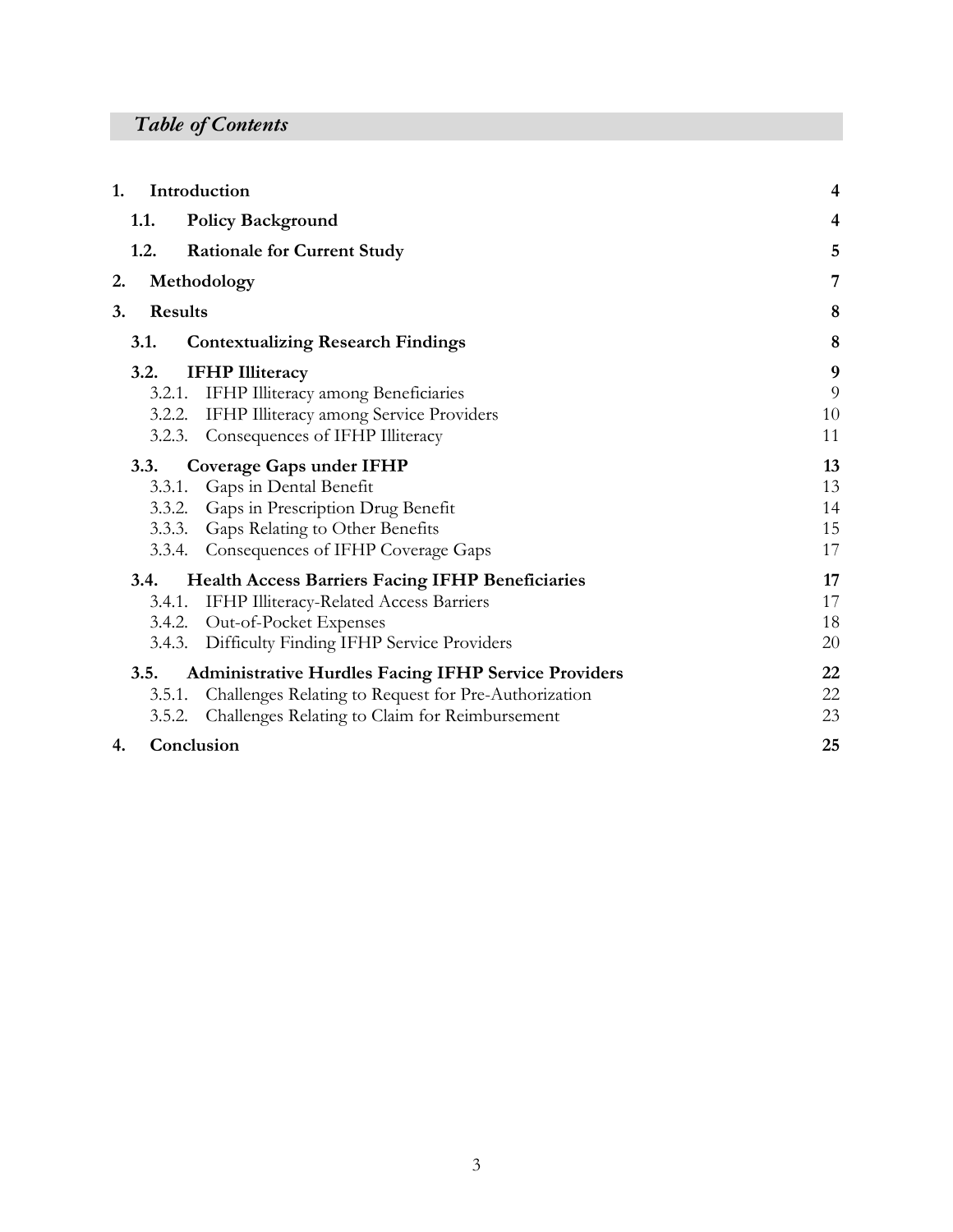# **1. Introduction**

# **1.1. Policy Background**

For decades, Canada's Interim Federal Health Program (IFHP) has provided temporary health care coverage to refugees and refugee claimants who are not eligible for provincial/territorial health insurance and are unable to pay for their medical expenses privately.

Prior to June 30, 2012, refugee claimants were eligible for both basic and supplemental health coverage under IFHP. Whereas basic coverage consisted of medically necessary and medically required services comparable to those covered under provincial/territorial health insurance, supplemental coverage included additional health-related support akin to those provided by provincial/territorial social assistance programs, such as prescription drugs, basic vision care, emergency dental care, long-term care, and certain medical devices.<sup>1</sup> Resettled refugees including government-assisted and privately-sponsored refugees, being permanent residents in Canada, received basic coverage through provincial/territorial health insurance, but they were entitled to the supplemental portion of IFHP benefits typically for one year upon arrival in the country.

Between June 30, 2012 and April 1, 2016, however, the scope of health care services that IFHP covered was significantly reduced. No longer affording the same level of health care benefits to all refugees and refugee claimants respectively, coverage under IFHP during this time became stratified.<sup>2</sup>

Until November 2014, IFHP divided its beneficiaries into four tiers:

- Expanded health care coverage: The only groups of refugees that maintained the same level of health care coverage as what they received prior to June 30, 2012 were governmentassisted refugees and those under immigration detention.
- Health care coverage: Privately-sponsored refugees and refugee claimants from countries other than those considered by Canada as safe and unlikely to produce genuine refugees i.e. "designated countries of origin"—had their supplemental coverage largely eliminated and their basic coverage reduced to including only urgent or essential health services. As a result, they were stripped of coverage for many primary and preventive care services.
- Public health or public safety health care coverage: All refugee claimants from "designated" countries of origin," as well as refugee claimants whose asylum application had been rejected, were only eligible for receiving services deemed necessary to address diseases posing a risk to public health or public safety. This meant, for example, pregnant refugee claimants coming under this category no longer had publicly funded maternity care, given that pregnancy was not a condition of public health or public safety concern.
- No coverage: Refugee claimants considered to have abandoned or withdrawn their asylum applications, along with prospective deportees who had requested a pre-removal risk assessment, were excluded from IFHP altogether.

Under exceptional and compelling situations, the federal Immigration Minister had the discretion to provide refugees and refugee claimants health care benefits that they were otherwise not eligible for.

<sup>1</sup> *Information Sheet for Interim Federal Health Program Recipients* (Ottawa: Citizenship and Immigration Canada, 2011).

<sup>2</sup> *Order Respecting the Interim Federal Health Program*, *2012*, S.I./2012-26, C. Gaz. 2012.II.1135.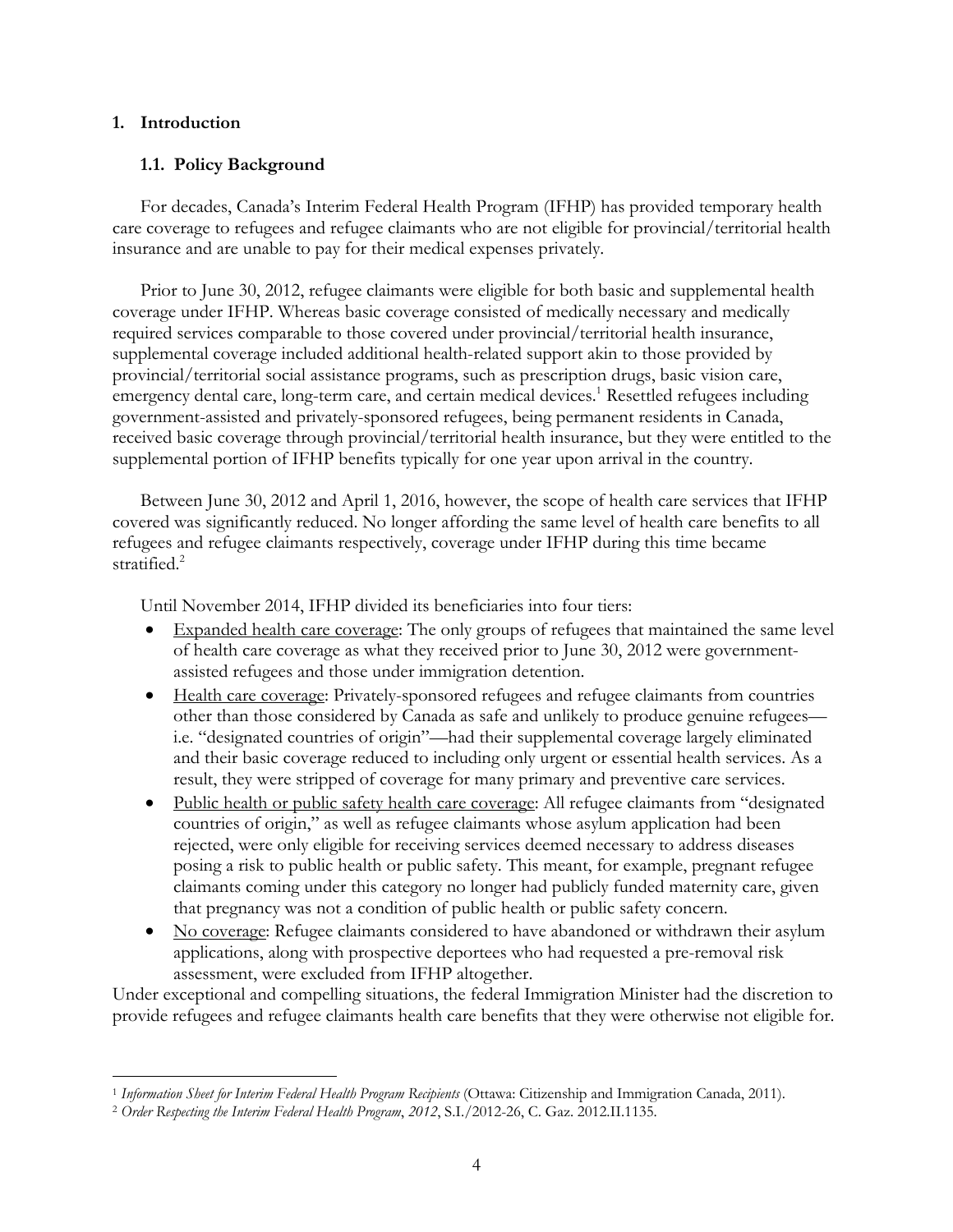These changes created much confusion about whom and what was covered by IFHP, which negatively affected the health of refugees and refugee claimants. In the wake of the 2012 cuts, some individuals that were eligible for IFHP were mistakenly denied services, some were asked to pay for the cost of care up front, and many health care providers opted to stop accepting IFHP patients completely.3

In November 2014, after the Federal Court ruled the changes made to IFHP in June 2012 were unconstitutional,<sup>4</sup> the federal government introduced a third version of IFHP.<sup>5</sup> Although this iteration of IFHP entitled refugees and refugee claimants to a broader set of health care benefits, it still fell short of what IFHP used to cover before June 30, 2012. Under this partially-restored IFHP, all refugees and refugee claimants below the age of nineteen saw their health care entitlement returned to the pre-2012 level, consisting of both basic and supplemental health coverage. Refugees and refugee claimants who were pregnant were granted coverage for basic health services and prescription drugs. Moreover, no longer were refugee claimants divided into those from "designated countries of origin" and those from elsewhere. All refugee claimants became eligible to receive basic health coverage and prescription medication, if the latter was required to alleviate concerns of public health or public safety. However, unsuccessful refugee claimants, people whose asylum application was deemed withdrawn, abandoned or suspended, and applicants of a pre-removal risk assessment continued to receive minimal, if any, health care coverage under IFHP.

While the changes made to IFHP in November 2014 were welcome news for many refugees and refugee claimants, the creation of yet another coverage scheme instead of simply reinstating IFHP to its pre-2012 form added to the confusion about the program. <sup>6</sup> On April 1, 2016, following a change in government and persistent advocacy efforts from affected communities, coverage under IFHP was largely restored to its pre-2012 level.<sup>7</sup> This reinstatement, according to the government, "helps to protect the health and safety of [IFHP] beneficiaries and Canadians."<sup>8</sup>

#### **1.2. Rationale for Current Study**

There has been a dearth of academic writing that explores whether and how the reinstated IFHP is meeting its stated aim of protecting refugees' and refugee claimants' health and safety. Studies have shown that laws and policies ostensibly providing robust health care entitlement on

<sup>3</sup> "Health Care for Refugees" (25 February 2013), online: Canadian Association of Refugee Lawyers <http://www.carlacaadr.ca/our-work/issues/IFHP>; Helen P Harris & Daniyal Zuberi, "Harming Refugee and Canadian Health: The Negative Consequences of Recent Reforms to Canada's Interim Federal Health Program" (2015) 16:4 J Intl Migration & Integration 1041.

<sup>4</sup> *Canadian Doctors for Refugee Care v. Canada (AG)* (2014), 28 Imm. L.R. (4th) 1 [*CDRC*]. 5 Citizenship and Immigration Canada, *Interim Federal Health Program Policy* (13 November 2014), online: CIC <www.cic.gc.ca/english/department/laws-policy/ifhp.asp>.

<sup>6</sup> See e.g., Ritika Goel, "What you need to know about Canada's refugee health program" *Huffington Post* (25 December 2014), online: Huffington Post <www.huffingtonpost.ca/ritika-goel/canada-refugee-healthcare \_b\_6104694.html>; Valentina Antonipillai et al, "Impacts of the Interim Federal Health Program Reforms: A Stakeholder Analysis of Barriers to Health Care Access and Provision for Refugees" (2017) 108:4 Can J Public Health e435.

<sup>7</sup> Michelle Zilio, "Liberals Restore Health Care to Refugees", *The Globe and Mail* (19 Feb 2016) A3.

<sup>8</sup> "Interim Federal Health Program: Review the Policy" (last modified 19 April 2021), online: Government of Canada  $\langle$ https://www.canada.ca/en/immigration-refugees-citizenship/corporate/mandate/policies-operational-instructionsagreements/interim-federal-health-program-policy.html>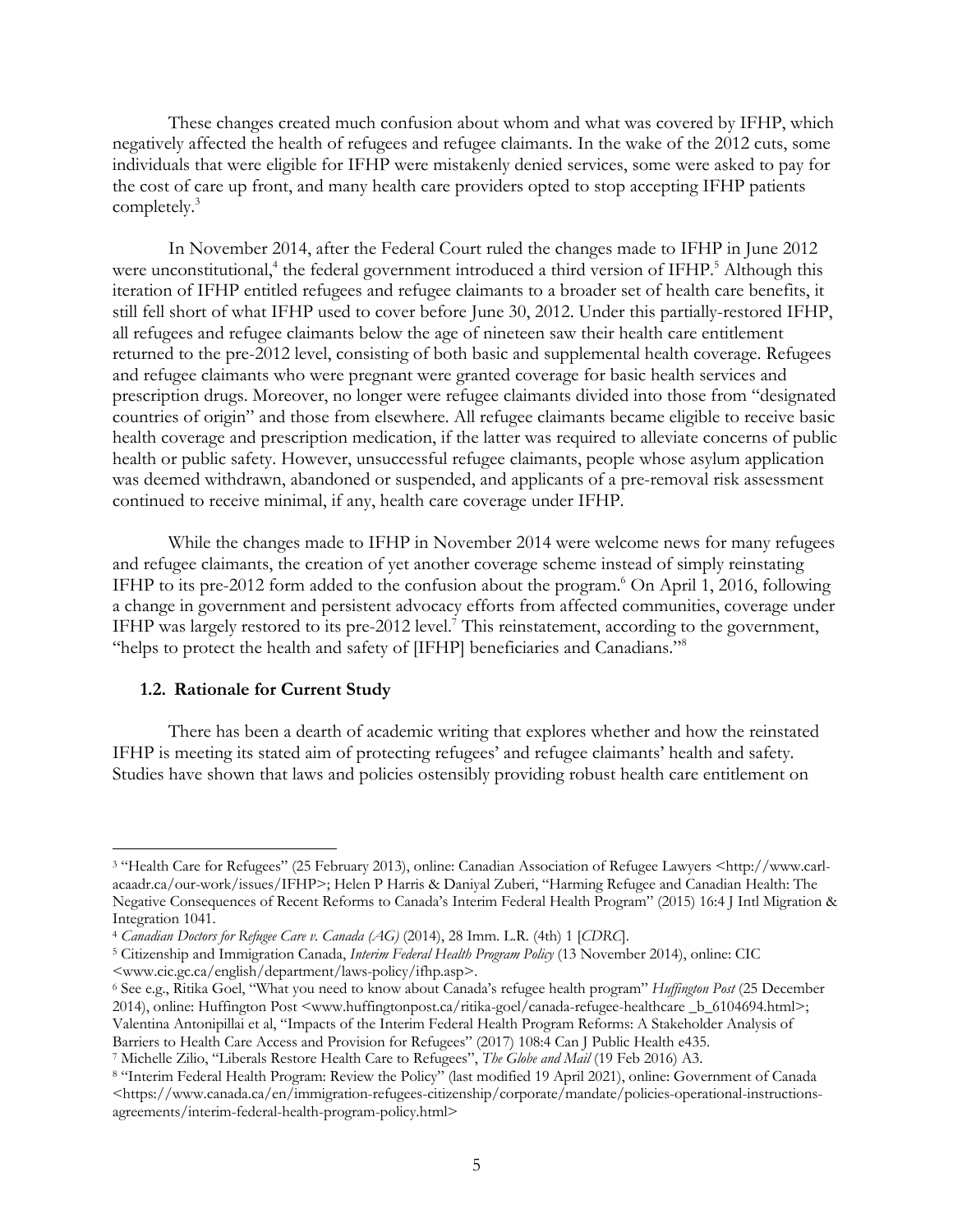paper do not necessarily by themselves ensure migrants' health care access.<sup>9</sup> Reinstatement of the IFHP in 2016, without more, may or may not adequately protect the health of refugees and refugee claimants. Even before the 2012 changes, health care access for IFHP beneficiaries had already been problematic.10 Health care providers were known to not accept IFHP patients because they either were unfamiliar with the program or found its reimbursement process too cumbersome and timeconsuming. It was particularly difficult for refugees and refugee claimants to access health care services and devices that were deemed high-cost or elective as their coverage under IFHP required pre-approval from the program's administrator.

To shed light on the performance of the reinstated IFHP—whether it has improved the accessibility of health care for refugees and refugee claimants, and whether some of the shortcomings predating the 2012 changes have resurfaced—the author joined Professors Vanessa Gruben and Jamie Liew to undertake an exploratory study in spring 2017.<sup>11</sup> We interviewed 11 refugee service providers in Ottawa, whose professions ranged from nurses to mental health counselors to health care administrators. We learned that, from a service providers' perspective, while there have been notable improvements to refugees' and refugee claimants' health care access since 2016 when compared with the situation during the years of IFHP cuts, ongoing problems with the program remain.

First, IFHP coverage contained certain gaps. Some services such as psychotherapy and medical interpretation were not adequately covered, and certain health care practitioners did not receive sufficient compensation. Second, the reinstated IFHP was seen as mired in "a legacy of confusion," as some providers still denied services to IFHP patients due to mistaken beliefs that these patients lacked adequate health care coverage. Third, the administrative requirements imposed by Medavie Blue Cross, the insurance company contracted by government to administer IFHP, was perceived as burdensome. The process for health care practitioners to register as an IFHP-approved provider was considered too demanding by some. The billing process also appeared uneven: some providers reported timely reimbursement from Medavie Blue Cross, whereas others complained of long delays. These findings, albeit preliminary, suggest the current IFHP may come short of realizing its full potential to protect refugees' and refugee claimants' health.

To gain a fuller picture of how the reinstated IFHP was working and to more deeply explore the issues that were identified in the pilot study, the current research project was initiated in summer 2018. It sought to expand on the pilot study in several ways. Foremost, interviews were conducted with refugees and refugee claimants to gauge the performance of IFHP from service users' viewpoint. A new set of refugee-serving practitioners were also recruited to take part in the study, particularly practitioners from professions that were left out in the pilot, including dentists, optometrists, and pharmacists, among others. Moreover, participants in the current study were

<sup>9</sup> Charles Watters, "Towards A New Paradigm in Migrant Health Research: Integrating Entitlement, Access and Appropriateness" (2011) 7(3) Intl J Migration Health & Social Care 148; Anita J Gagnon, "The Responsiveness of the Canadian Health Care System Towards Newcomers" in Pierre-Gerlier Forest, Gregory Marchildon & Tom McIntosh, eds, *Changing Health Care in Canada: Romanow Papers*, vol 2 (Toronto: University of Toronto Press, 2004) 349. <sup>10</sup> Gagnon, *supra* note 6; Baukje Miedema, Ryan Hamilton & Julie Easley, "Climbing the Walls: Structural Barriers to Accessing Primary Care for Refugee Newcomers in Canada" (2008) 54(3) Can Family Physician 335; Joshua Wales, "Interim Federal Health: A Public Health Perspective" (2010) 7 McMaster U Medical J 50.

<sup>11</sup> Y.Y. Brandon Chen, Vanessa Gruben & Jamie Chai Yun Liew, "'A Legacy of Confusion': An Exploratory Study of Service Provision under the Reinstated Interim Federal Health Program" (2018) 34:2 Refuge 94.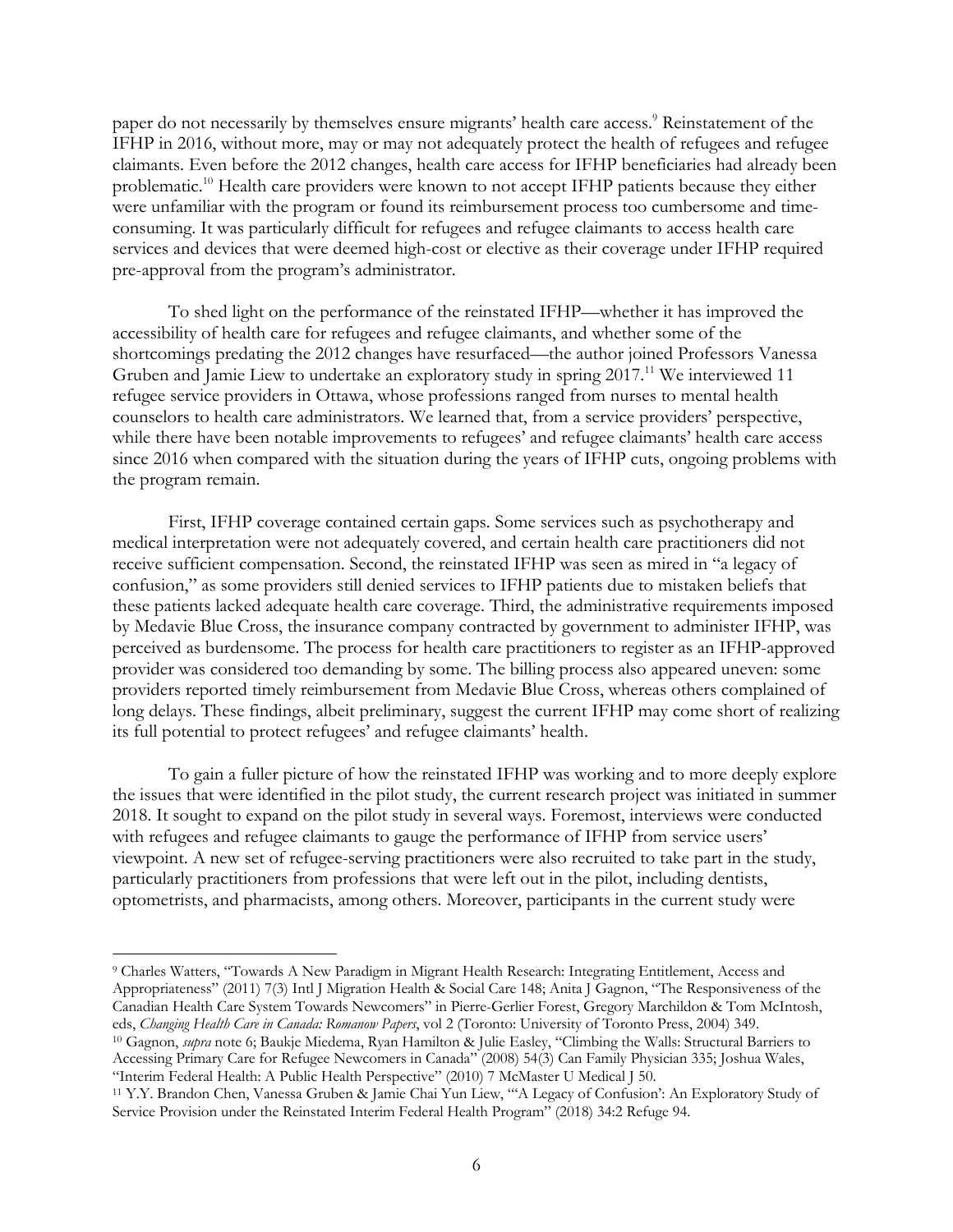drawn from not only Ottawa but also the Greater Toronto Area. In doing so, this study hoped to triangulate and add nuances to data gathered from the pilot study.

## **2. Methodology**

This study aims to assess refugees' and service providers' awareness of IFHP, as well as to examine service utilization and provision experiences under the reinstated program. Given these objectives, a qualitative research method consisting of semi-structured interviews was employed to allow for in-depth examination of people's views and lived experiences.<sup>12</sup>

To recruit refugees and refugee claimants for interviews, flyers containing a brief description of the study in English, French, and Arabic were placed at various locations where newcomers were known to frequent, including settlement services organizations, community health clinics, and community centres. Several refugee services organizations also agreed to distribute an electronic copy of the recruitment flyer to their clients through e-newsletters and/or social media. A snowball sampling technique was further adopted where participants were invited to refer their peers to the study.

Similar strategies were used to recruit service providers. A list of refugee-serving practitioners and health care establishments in Ottawa and the Greater Toronto Area was compiled after consulting key informants, including service providers who took part in the pilot study. Members of our research team then contacted service providers on this list to invite their participation in the study. In addition, selected health professional organizations such as the Ontario Association of Optometrists and the Ontario Physiotherapy Association were emailed a short description of the study with an invitation to their members to participate. Snowball sampling was then used to complement these recruitment efforts.

All told, between July 1, 2018 and July 31, 2020, our research team conducted 40 interviews, involving 22 IFHP beneficiaries and 21 service providers. A profile of these participants can be found in Table 1. Of note, approximately 30% of interviewees from each group were physically located in the Greater Toronto Area, with the remainder in Ottawa. Among the IFHP beneficiaries interviewed, 6 qualified for IFHP as resettled refugees and 16 as refugee claimants. The most common professional backgrounds of the service providers interviewed were dentistry  $(n=6)$ , pharmacy  $(n=4)$ , medicine  $(n=3)$  and optometry  $(n=3)$ .

Upon completion of data collection, interviews were transcribed and the transcripts were sent to participants for review. Transcripts of interviews conducted in French or Arabic were translated into English. Once the accuracy of the transcripts was confirmed, they were input into the NVivo software for organization, thematic coding, and analysis.

<sup>12</sup> Shazia Jamshed, "Qualitative Research Method—Interviewing and Observation" (2014) 5(4) J Basic & Clinical Pharmacy 87.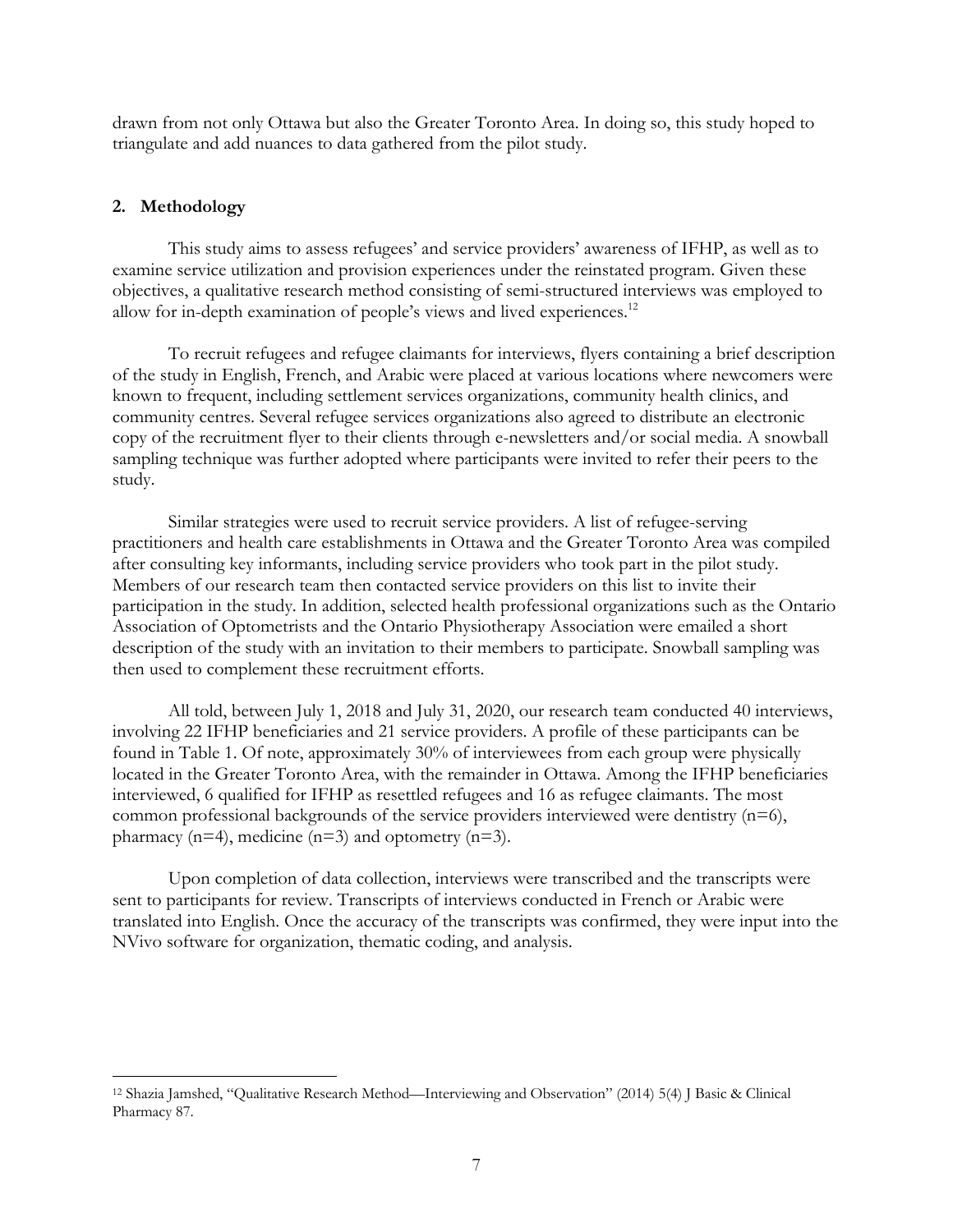|                            | <b>IFHP</b> Beneficiaries | <b>IFHP</b> Service Providers |
|----------------------------|---------------------------|-------------------------------|
|                            | $(n = 22)$                | $(n = 21)$                    |
| City of Residence          |                           |                               |
| Ottawa                     | $15(68.2\%)$              | $15(71.4\%)$                  |
| Greater Toronto Area       | $7(31.8\%)$               | $6(28.6\%)$                   |
| Sex                        |                           |                               |
| Female                     | 11 $(50.0\%)$             | $10(47.6\%)$                  |
| Male                       | $10(45.5\%)$              | 11 $(52.4\%)$                 |
| Unknown                    | 1 $(4.5\%)$               |                               |
| <b>Immigration Status</b>  |                           |                               |
| <b>Resettled Refugees</b>  | $6(27.3\%)$               |                               |
| Refugee Claimants          | 16 $(72.7\%)$             |                               |
| Professional Background    |                           |                               |
| Medicine                   |                           | $3(14.3\%)$                   |
| Nursing                    |                           | 1 $(4.8\%)$                   |
| Dentistry                  |                           | $6(28.6\%)$                   |
| Optometry                  |                           | $3(14.3\%)$                   |
| Pharmacy                   |                           | 4 $(19.0\%)$                  |
| Health Care Administration |                           | $2(9.5\%)$                    |
| Refugee Services           |                           | $2(9.5\%)$                    |

| Table 1: Demographic Information of Participants |  |
|--------------------------------------------------|--|
|--------------------------------------------------|--|

## **3. Results**

## **3.1. Contextualizing Research Findings**

Four inter-related themes emerged from our interviews with IFHP beneficiaries and service providers: (1) IFHP illiteracy; (2) coverage gaps under IFHP; (3) health access barriers facing IFHP beneficiaries; and (4) administrative hurdles facing IFHP service providers. These themes largely echo the findings of the pilot study. Together, they show the policy to reinstate IFHP has not completely resolved the health care access challenges that refugees and refugee claimants faced during the years of IFHP cuts. As explained below, even under the current IFHP, some beneficiaries still struggle with finding service providers that would accept them as patients, and they sometimes are asked to pay for health care services or products that should have been publicly covered. Should governments in Canada choose to continue covering refugees' and refugee claimants' health care through IFHP—as opposed to, say, through provincial/territorial health insurance plans—greater efforts must be devoted to educating beneficiaries and service providers alike about the program, as well as to recruiting and retaining IFHP-registered service providers.

Despite these ongoing problems with IFHP, however, the program's reinstatement in 2016, which returned the level of health care coverage for refugees and refugee claimants to one that is comparable to what Canadians receive, was broadly praised by our interviewees. As one service provider (S16) remarked:

"Yeah, so absolutely it's better than the years of cuts in that we've gone back to the state of pre-2012. That means if someone is an active refugee claimant, we're able to get them most things that would have been covered on OHIP [the Ontario Health Insurance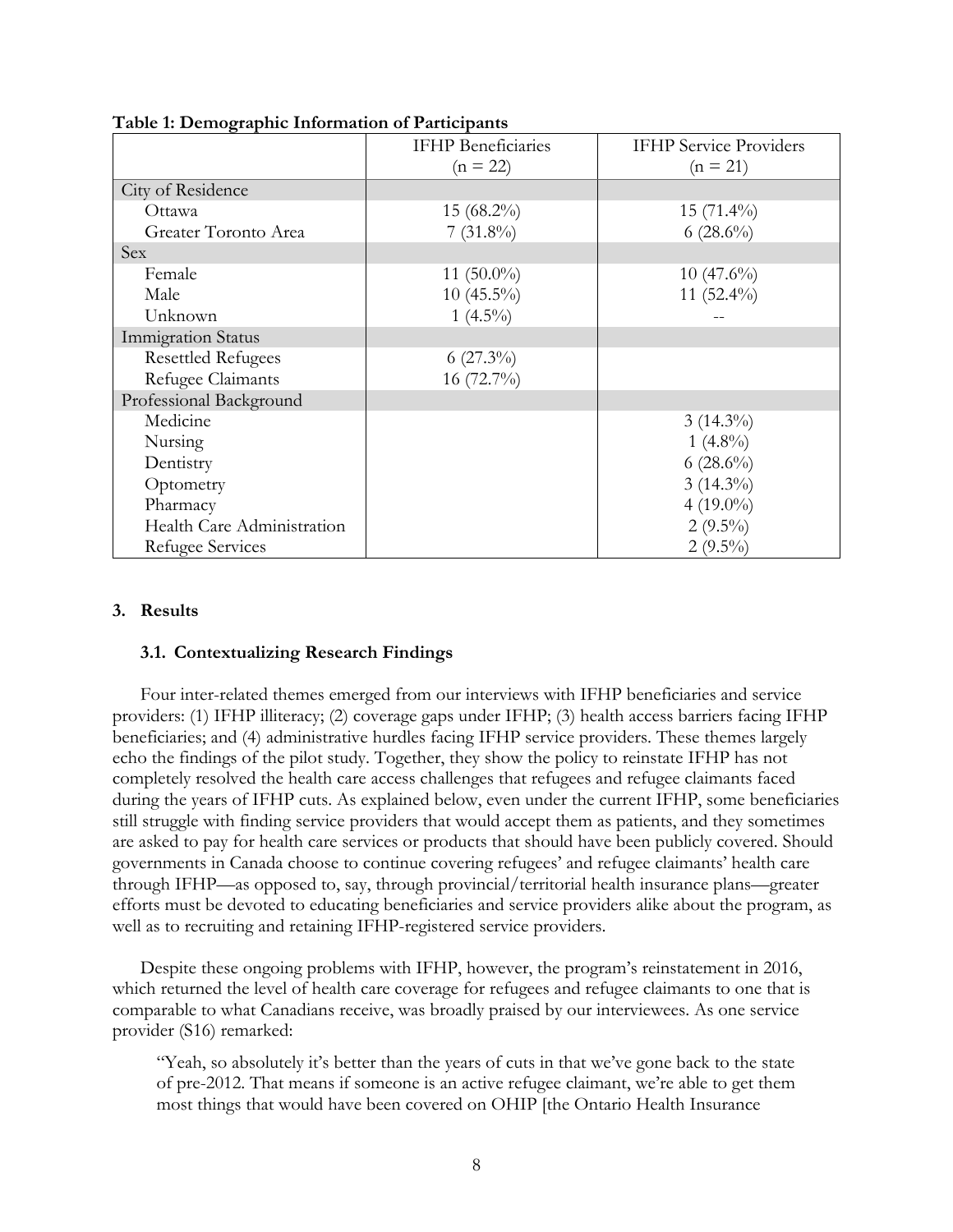Plan] and, if you have social assistance, the equivalent to somebody in Ontario receiving social assistance. So, it's much better in that sense, and there isn't any longer that differential access based on country of origin. So, that's great."

Similar sentiments were conveyed by refugees and refugee claimants in our study. Although none had experienced IFHP during the years of cuts in order to make the direct comparison, nearly half (n=10) of them expressed an appreciation for the health care coverage they received under the current IFHP. For example, Participant R18 contrasted IFHP with the level of health care he had received in his former country of residence and noted:

"IFHP is good. It's better than the insurance in [our former country of residence]. … For IFHP, we have not paid anything, not even a cent. In [our former country of residence], some hospitals will not treat you if you are in a certain [immigration] class. … There are no classes in IFHP. Everyone is covered the same."

Along the same line, Participant R7, who was a protected person in Canada but had experienced the reinstated IFHP when she was a refugee claimant, compared IFHP favourably with OHIP:

"Well, for me, I prefer the IFHP. 'Cause they actually help more. 'Cause they cover everything. … Once I get the insurance, the OHIP insurance, they're like 'we're not covering vitamins, we're not covering this, we're not covering that.'"

Given how IFHP stratified its coverage between 2012 and 2016 based on refugees' and refugee claimants' circumstances, leaving many with a level of health care coverage that fell well short of what provincial/territorial health insurance provided, it stands to reason that Participants R18 and R6 would have responded to IFHP's reinstatement in 2016 positively.

As such, the problems raised by our participants concerning the current IFHP are not intended to be an indictment of the program's reinstatement in 2016. Relative to the situations between 2012 and 2016, refugees' and refugee claimants' health care access today is undeniably better. Instead, the issues identified by our participants are more appropriately situated in relation to the purpose behind IFHP reinstatement, which was in part to protect IFHP beneficiaries' health and safety. The four themes emerging from this study, therefore, indicate specific areas for improvement if the stated objective of the reinstated IFHP is to be fully achieved.

#### **3.2. IFHP Illiteracy**

#### **3.2.1. IFHP Illiteracy among Beneficiaries**

Widespread IFHP illiteracy was one of the concerns most frequently raised by participants in this study. IFHP beneficiaries and service providers alike  $(n=22)$  observed that refugees and refugee claimants were often unclear about whom and what IFHP covered, as well as for how long the benefit was supposed to last. For instance, Participant R19 admitted:

"I still myself don't really understand exactly what [IFHP] is. All I know is it's something that you cannot go without. It's a necessity. It's something that you really need. But I never got to sit down and fully comprehend what it is that the IFHP is and what it does for me, as a refugee."

This lack of knowledge about IFHP among the beneficiaries was echoed by service providers, including Participant S1. She noted: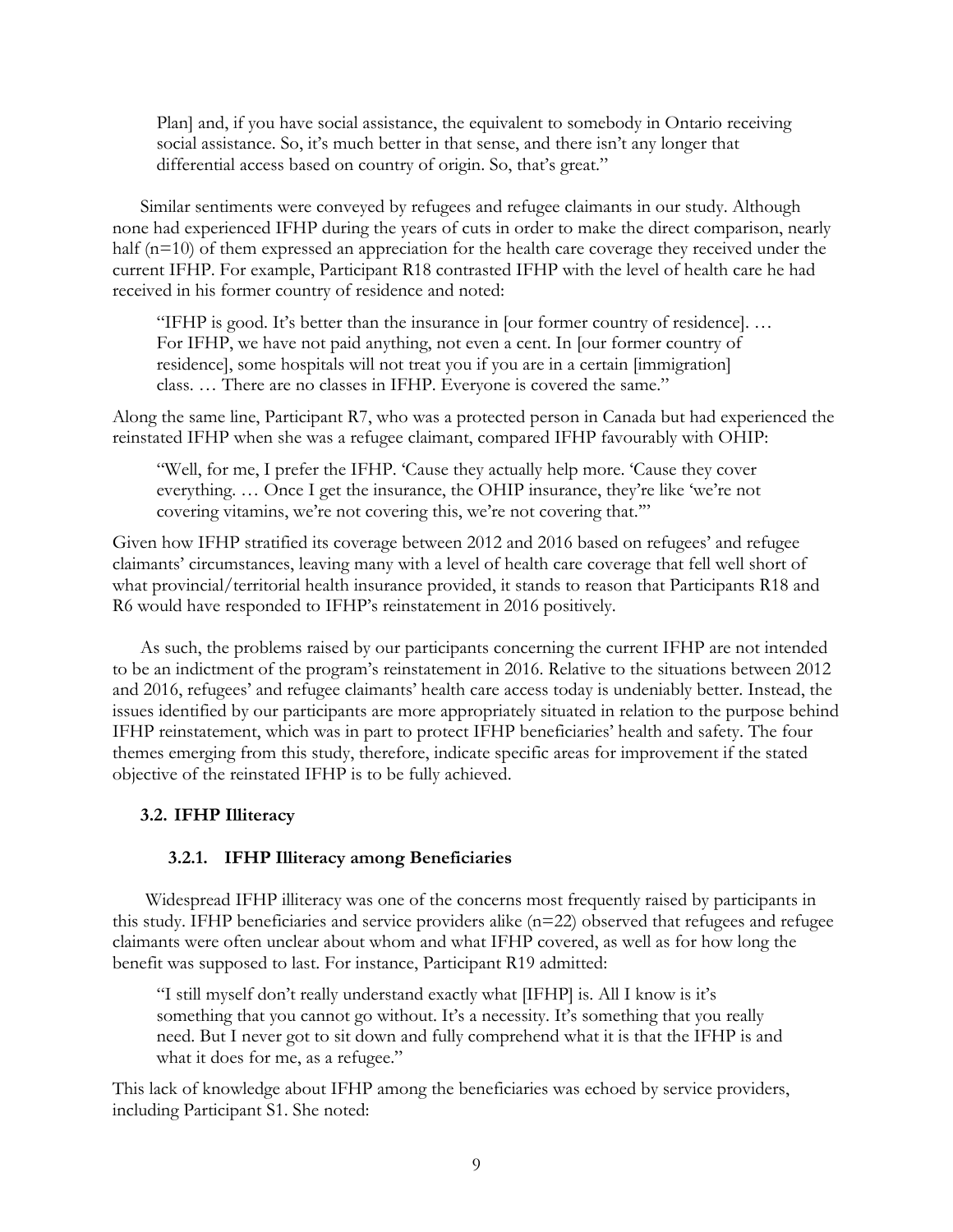"Our clients do not have enough knowledge of what is covered and what is not. … No one knows. I have had clients who have two masters. Double masters. And then I have clients who are not even educated in their first language. Like, they don't have basic literacy skills. And, none [of them understand what IFHP covers]."

When probed further, half a dozen refugees and refugee claimants described having received zero or minimal information about IFHP at the time of being granted coverage. As a case in point, Participant R3 recounted: "[Border officials] do not sit down with you and discuss the IFHP. They just give you a piece of paper [i.e. the IFHP certificate] and say 'this is important, make copies'." Similarly, Participant R18 noted: "When [immigration officers] gave us the refugee claimant documents, they said it's also insurance. But they didn't give us any details." Although several participants (n=3) reported learning about IFHP on their own by visiting government websites, more commonly, refugees and refugee claimants  $(n=7)$  acquired their limited knowledge about IFHP through other newcomers or their sponsors.

#### **3.2.2. IFHP Illiteracy among Service Providers**

Such unfamiliarity with IFHP appeared prevalent among refugee-serving practitioners as well. Nine participants recalled having encountered service providers who were outright unaware of IFHP. As Participant R1 explained:

"Not all of [the service providers know about IFHP]. Some don't know. It depends on the area you go to, I guess. Some know and some don't know about it. It's strange. They would be like, 'what's IFHP?'"

Participant R10 provided a similar assessment of service providers' familiarity with IFHP:

"On a scale of 1 to 10, I think [I would rank service providers' knowledge about IFHP as] 6. I've heard so many providers tell you they don't have an idea of what IFHP is. Yeah, they're asking you if it's from Canada. Is it from Ontario? You know, so… (chuckles)."

To illustrate her point, Participant R10 shared an encounter with a medical receptionist:

"They kind of figured that everyone has the OHIP card. So, she requested for, there is a number on the OHIP card, which ends in two letters. So I told her what I had on my IFHP [certificate], and she was like, she had never heard of that before. I told her it's the Interim Federal Health Plan. She said she doesn't know what that is."

Even when service providers knew of IFHP, however, they were not always knowledgeable about the workings of the program. Approximately a quarter of our participants  $(n=11)$  reported having dealt with service providers who were unclear about certain details of IFHP. Another eight service provider participants admitted to being uninformed about IFHP themselves. As an indication of the extent of some service providers' lack of knowledge about IFHP, one dental professional (Participant S19) confessed to not being aware of IFHP's reinstatement four years after the policy change. However, more commonly, service providers' confusion about IFHP concerned the basket of health care services and goods it covered, what served as acceptable documents for confirming a person's IFHP eligibility, the duration of IFHP coverage and how it interfaced with expiration dates listed on IFHP documents, and the process for seeking reimbursement from Medavie Blue Cross.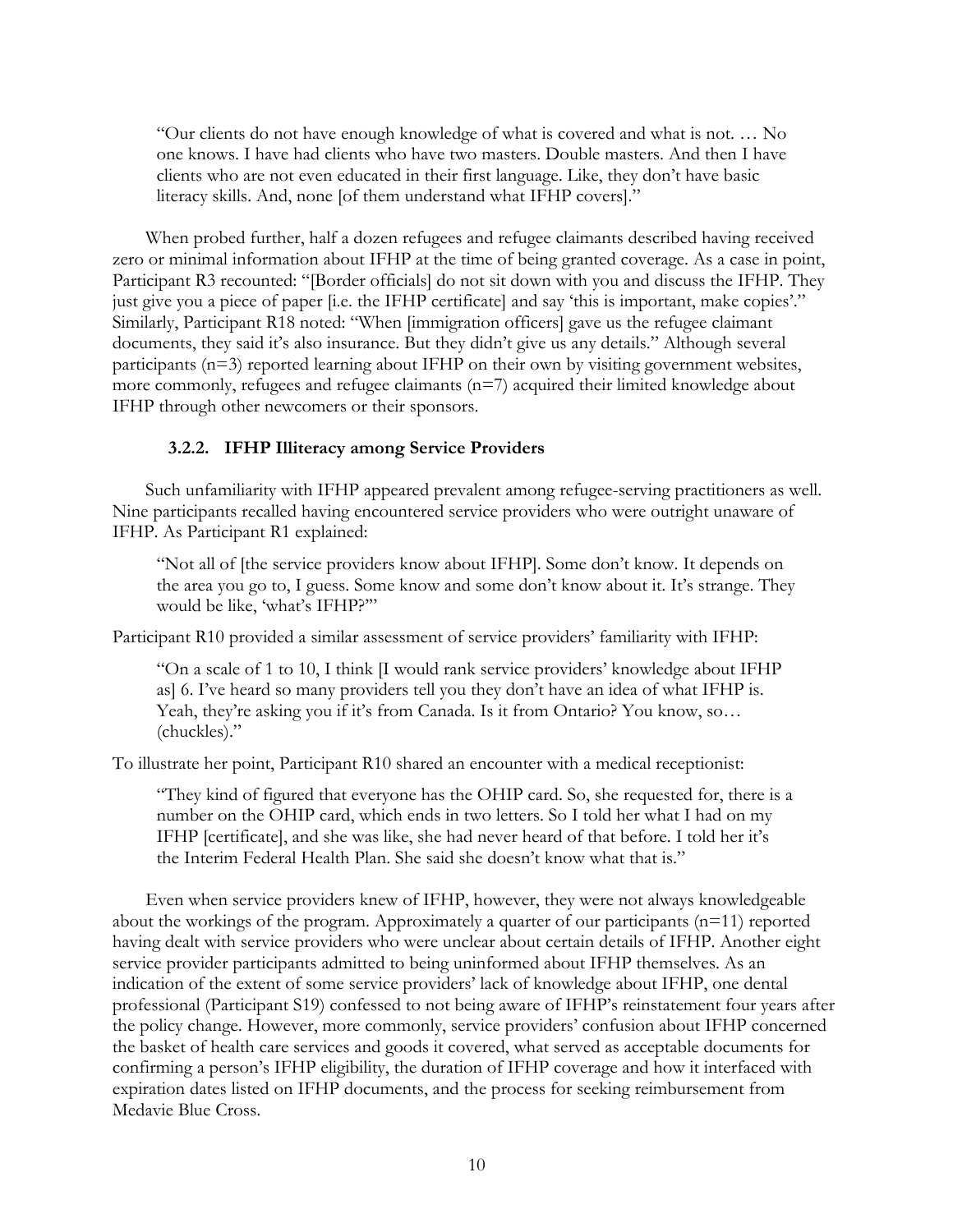Some participants attributed IFHP illiteracy among service providers to the repeated policy changes between 2012 and 2016. For example, Participant S16 reasoned:

"I think we are actually probably not even as good as we were pre-2012. Because what happened with the period of cuts is that it created a lot of confusion among health care providers and because there was so much confusion and then a period of time things were so complicated – figuring out who was covered, what they were covered for. And there were so many different versions of what happened – there was sort of the, what used to be before 2012, and then there was what happened after the cuts, and then there was what happened with the initial forced reinstatement with the Harper government, and then there was what happened with the Trudeau government – that I think people, understandably, were not able to keep track of what was going on, and who was covered."

Other participants pointed to the infrequent encounter that some service providers had with refugees or refugee claimants as another reason for their unfamiliarity with IFHP. As Participant S11, a pharmacist, explained:

"Part of additional steps [when working with refugees] has to do with the fact we don't treat refugees very often, constantly refreshing ourselves because it's been a quarter. We didn't realize because one of the last times we served a refugee as part of this program was right around the time the program had changed and [the client] had just come to Canada. … We've seen it so infrequently so it's a steep learning curve."

Still another contributor to service providers' confusion about IFHP, according to our participants, was the disparity between various government health and social care programs. The following comments from an optometrist, Participant S15, is illustrative of this:

"Sometimes there are a lot of different coverage types out there. So, there is the ODSP [i.e. Ontario Disability Support Program] and Ontario Works [i.e. Ontario's social assistance program], and there's IFH and Indian Affairs, for example. So, sometimes there can be a bit of complication, at least on my end, or on my staff's end, to kind of have to remind ourselves what is covered versus what is not covered for [refugees]. For example, like special testing, visual appeals, is covered under one insurance but not the other, so sometimes that can take a little bit more learning. It would be, obviously, in an ideal world, nice if it was more streamlined, so we don't have to go through that conversation with patients, like 'oh sorry, we did this on you and we thought it was covered, but it's actually not'."

#### **3.2.3. Consequences of IFHP Illiteracy**

In turn, such confusion about IFHP was said to have had the effects of tarnishing refugees' and refugee claimants' health-seeking experience. Several IFHP beneficiaries complained about having to wait longer than others before being served by health care providers because the providers did not immediately know what IFHP was or how to process IFHP coverage. Participant R1 recounted one such instance:

"Yeah, that was a while (emphasis) that took. [The pharmacist] was like, she never, she was kinda confused as to how to use [the IFHP document] because it didn't look like a regular [health insurance] card. … She took, like I said, a long time to figure out that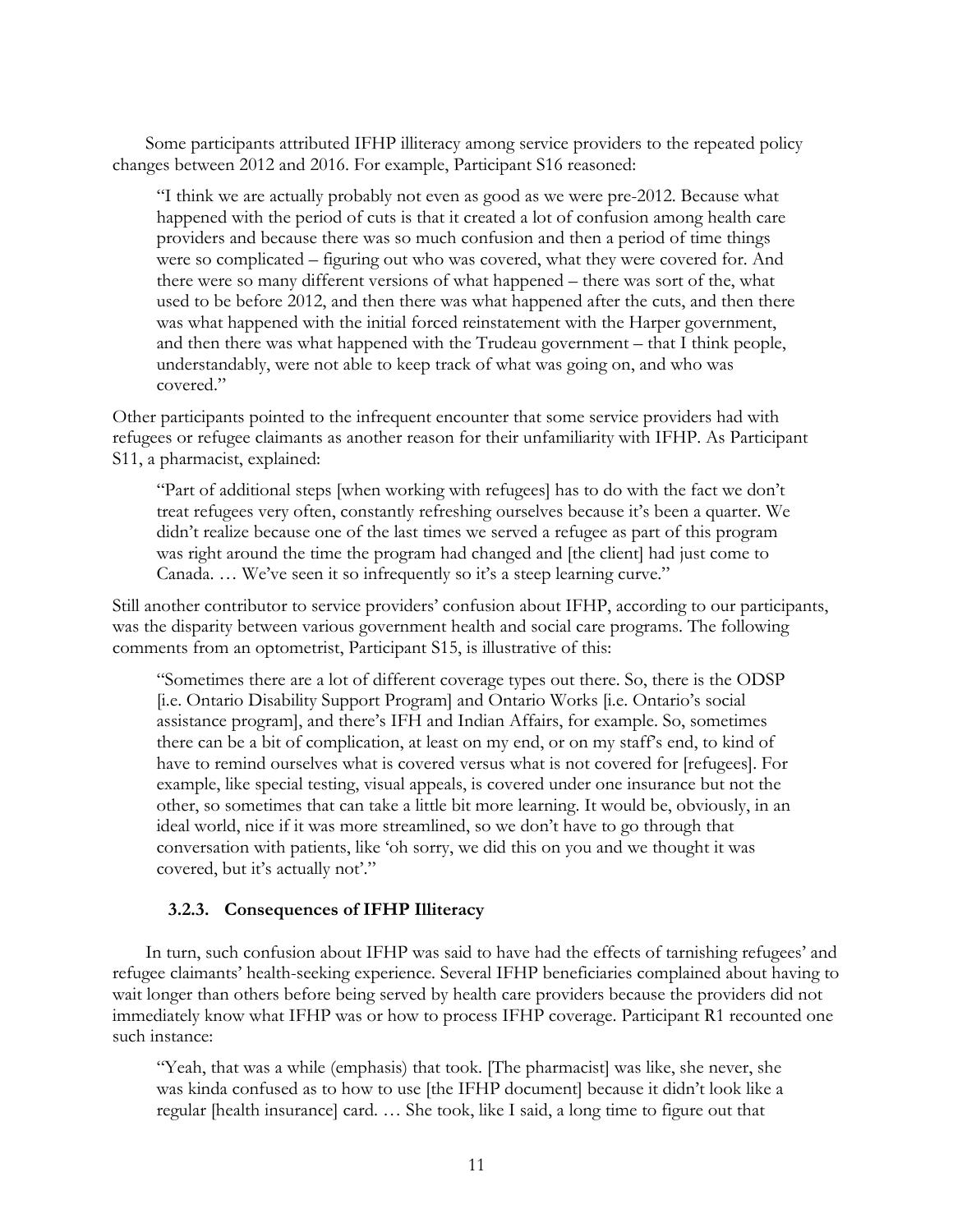something isn't right, and she had to call. I don't know who she had to call. She had to call someone."

Participant R16 likewise described having to wait nearly half an hour at a pharmacy one time for the pharmacist to figure out how IFHP worked, which he thought was "a little too long."

At times, IFHP illiteracy might even impede refugees and refugee claimants from accessing certain health care completely. This could occur because IFHP beneficiaries mistakenly thought certain services or products were not covered by the program. Or it could happen as a result of IFHP beneficiaries' hesitancy to utilize services whose coverage under the program they were unsure of. As Participant R16 said:

"In some cases, I don't know what's covered. So, I'm not going to go and embarrass myself and then like, 'oh yeah, I have this [coverage]', and they'll be like, 'oh no, that doesn't work here'."

IFHP beneficiaries might also lack the necessary familiarity with the Canadian health care system in general to know how to access the services they were eligible for. This was especially so if the services sought by IFHP beneficiaries required a high level of coordination. Participant S20 explained this in the context of home care, which could involve a range of practitioners from personal support workers to physiotherapists to nurses:

"I think that there needs to be some kind of facilitator role for the IFH program in general because a lot of times it's just people trying to figure it out. … Because the expectation that people know who to engage the health services available through IFH when they are refugee newcomers is unrealistic. If I ask someone in my own family, who has been born and raised here, to try and coordinate their own health services, in this manner, they wouldn't be able to. To expect someone who has just arrived or are someplace in their post-migration period to try and navigate a system that is not in their mother language, that they are not familiar with, they don't even know what services could be available to them, they don't know where to find this information. They are not given like a pamphlet when they come – 'this is where to find the information when you need for these services'. So, it's very challenging. … So, they say 'great, we will fund these services' and you don't know how to access them. It's like having a bridge to nowhere in some sense."

It other cases, IFHP beneficiaries were denied access to health care because of service providers' misinformation or confusion about the program. Participant S9, whose professional role was to help resettled refugees navigate the health care system, observed:

"One other thing I want to say is that not all healthcare staff know how the IFHP system works. They'll put the form through, and they say 'oh it didn't go through, she's not eligible', and one person said she wasn't eligible because she had OHIP which wasn't true. I took her to someone else to have her tested, and there it went through because the staff was very familiar with newcomers and IFHP. But twice, once in a pharmacy and once at a healthcare provider, the IFHP didn't go through because the staff didn't know what they were doing and blamed it on us basically."

Had Participant S9 not intervened, the refugee in question would have not received the health care she sought. Such negative impacts of service providers' confusion about IFHP on refugees' and refugee claimants' health care access will be revisited in subsection 3.4.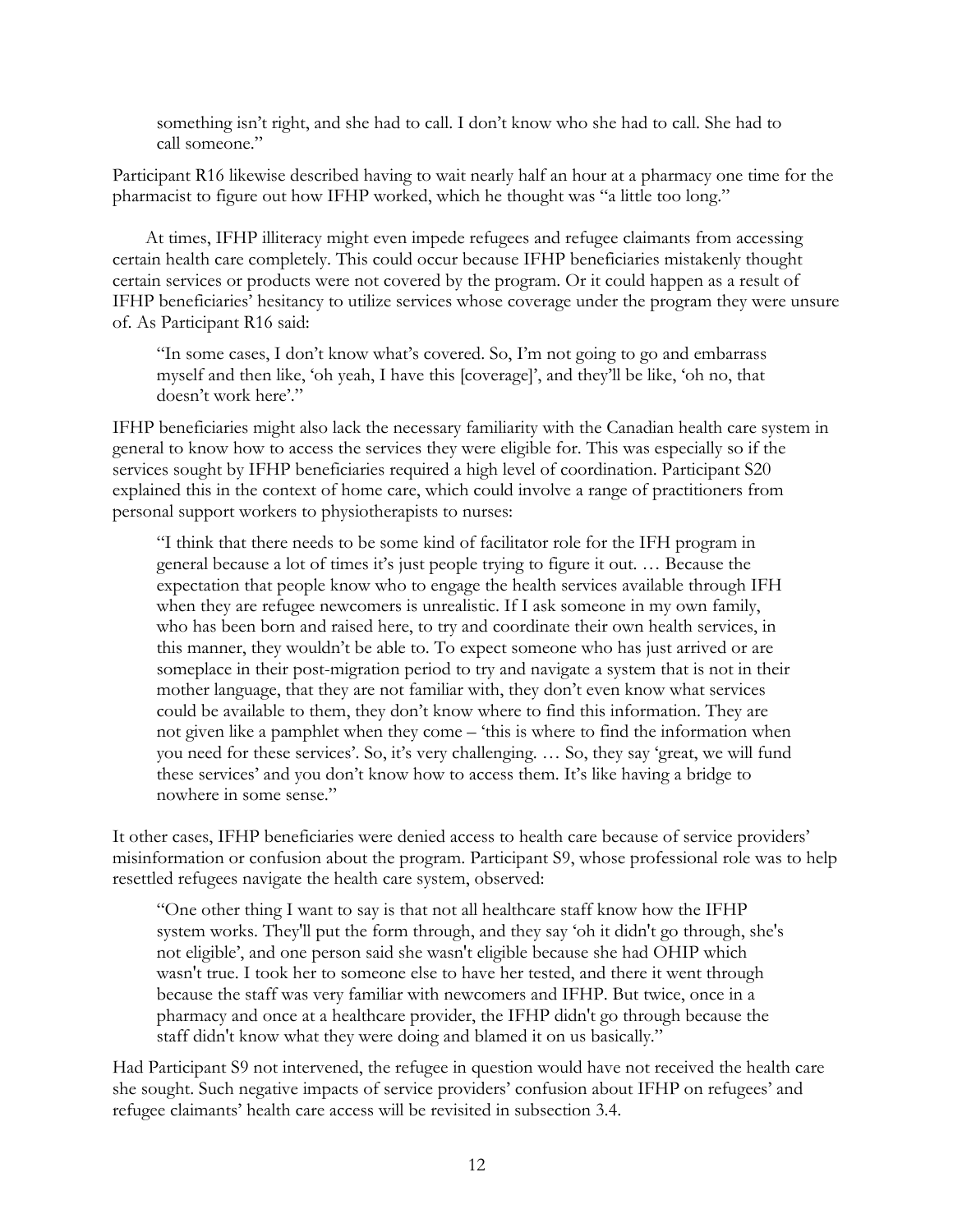# **3.3. Coverage Gaps under IFHP**

# **3.3.1. Gaps in Dental Benefit**

Another complaint commonly levelled against IFHP by our participants  $(n=34)$  concerned gaps in the program's coverage. Specifically, dental coverage under IFHP was most frequently identified (n=20) as inadequate. Among other things, the fact that IFHP covered the cost of tooth extraction but not a root canal troubled many. Participant S6, a dentist, explained his concern:

"Honestly, what [the government needs] to do is to define the objectives of the program. What is this program all about? Because if someone comes in and they are in dire situations and they are in pain, and that tooth is an excellent tooth that happens to need a root canal treatment, [IFHP is] going to deny it. So, the only course is to have the tooth removed or extracted. I don't know. I don't know about you guys, but I feel very uncomfortable taking out a tooth that is solid as a rock in somebody's mouth that can otherwise be saved by a root canal treatment."

Given the lack of IFHP coverage, refugees and refugee claimants in need of root canals had had to incur significant out-of-pocket expenses, often thousands of dollars, to attain the procedure. For those who could not afford such costs, the choice between living with severe toothache and undergoing tooth extraction was not always ideal. For example, Participant R22 described her hesitation to have her teeth extracted while pregnant:

"And for a dentist I have bad experience. … I think the dentist is too expensive in Canada. It is not covered [under IFHP]. It is just for emergencies to extract teeth. They offer you removal of teeth for free. Any other services you have to pay. I lost a tooth because I was pregnant and my immune system was down and I got problems in my molar. And they say the only thing is we can remove it for free but if you want to root canal, you need to pay around \$2,000, which was too much. And we say remove. And when they put anaesthesia in my molar, I was scared it would hurt my baby, but there was no other option. The dentist is too expensive."

In the same vein, Participant S2 recalled having a client who preferred not to have his teeth extracted because the subsequent cost of replacing the missing teeth—via either implants or partial dentures—would not be covered by IFHP in his case. This decision, in turn, placed the refugee client's health in jeopardy. Participant S2 explained:

"[I have] another client who needed to have heart surgery and he was referred by the cardiologist to a dental clinic to really figure out his teeth issues. He can't do major heart surgery without controlling all the major issues in his teeth. That he really needed to take six teeth out, like molars. It was really a disaster for him because he would not have any coverage [under IFHP] to get these teeth replaced and they are all molars. … So, he delayed his major heart surgery because of that."

Besides the unavailability of root canal treatments, a handful of participants were dissatisfied with the lack of IFHP coverage in relation to preventive dentistry such as routine teeth cleaning and checkups. They questioned the cost-effectiveness of this policy choice. As Participant R16 lamented:

"I was told that I had to pay \$120 for the cleaning. It's not covered by the IFH, and I was thinking to myself, 'hell, I might as well let it rot, and you just take them out and put some dentures in'. … I mean, I'm not saying I don't want to do [the cleaning]. I just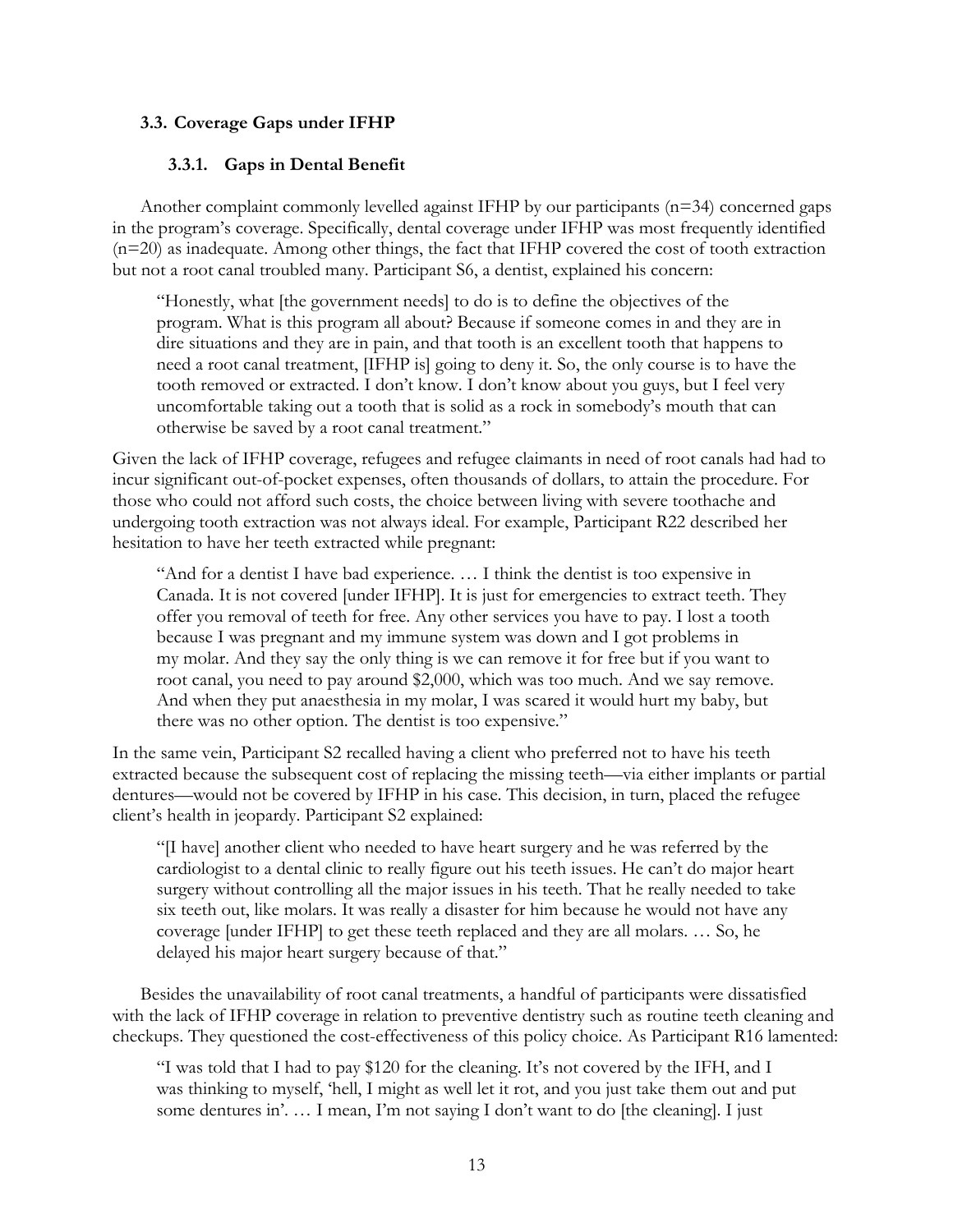don't have the money to do it. And if I don't do it, according to the dentist, I could end up having several extractions. … That kind of sounds bad. It's like saying, the federal government is saying, 'yeah, you can let your teeth rotten out, we can take it out for you and we can fill it for you, but to hell with cleaning it'. But I'm like, that's a waste of money, because if you clean it, it'll be cheaper, and just teach people to brush their teeth, then you wouldn't have to spend that kind of money on a dental plan."

One dentist, Participant S13, pointed to IFHP's lack of coverage of sedatives that might be required during dental procedures as another gap, especially for beneficiaries experiencing posttraumatic stress. She observed:

"With these refugee patients, a lot of them have post traumatic syndrome and so on. Like I had patients that were captured and tortured and so on. I had patients with anxiety and of course the dentist's office is not the best place for people with anxiety at all. So, a lot of these patients need some sort of sedation to be treated and unfortunately that's absolutely not covered with this [IFHP] insurance. We use laughing gas or nitrous oxide gas, and the laughing gas cost is usually, it's quite expensive actually. For me, I had to use it multiple times where I wouldn't send for insurance because they wouldn't cover it, and whatever they might cover if I had to fight and send a letter, it would be very very minimal."

Given the shortcomings in IFHP's dental coverage, service providers reported to have regularly turned to other free dental services in the community to address refugees' and refugee claimants' needs. A Toronto-based physician (Participant S17), for instance, commented:

"Dentistry has always been a struggle. … The problem with dentistry was that IFH just didn't pay like other insurance programs. The coverage is very rudimentary, so even when we find [an IFHP-registered dentist], it's often for extractions. Again, in a city like Toronto we will often rely on Toronto Public Health Dentistry to fill in those gaps. So, completely work around the IFH program."

Such workaround, however, might sometimes be impossible. Not all refugees and refugee claimants are eligible for these alternative dental care programs, nor do they all live in a city where such alternatives exist. Moreover, access to these other free dental services often require refugees or their service providers to know about them in the first place, which is not always the case.

# **3.3.2. Gaps in Prescription Drug Benefit**

Next to dental services, prescription medication was the most commonly identified gap relating to IFHP coverage  $(n=13)$ . Considering that the breadth of prescription drugs covered under IFHP largely mirrored that of provincial/territorial formularies,<sup>13</sup> participants' complaint primarily centered on the exclusion of over-the-counter medicines from IFHP coverage. The nature of such a concern was well articulated by Participant S9:

"There's some things that aren't covered, like over-the-counter medication. And that can worry [refugees] because it can be a high cost to them. This would be another

<sup>13</sup> "Prescription Drug Coverage" (last visited 23 August 2021), online: *Medavie Blue Cross*  <https://docs.medaviebc.ca/providers/benefit\_grids/ifhp\_benefit\_grid\_\_prescription\_drug\_coverage.pdf?mtime=201 81205115932>.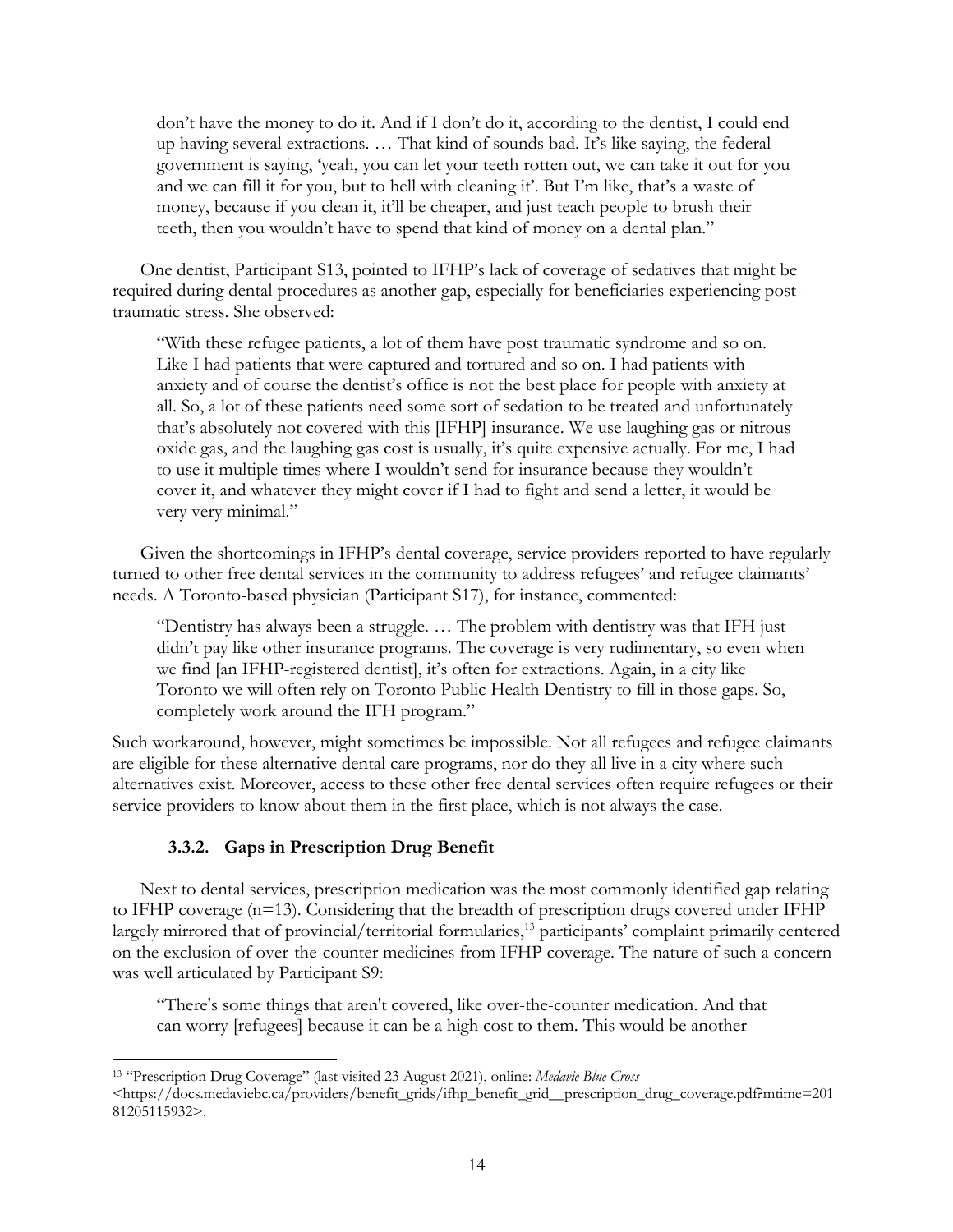recommendation: IFHP should cover things over the counter that people need to feel better: headache pills, stomach remedies, things that they will feel miserable without. That adds up financially. Anything over the counter at all is generally not covered."

Although some over-the-counter medicines could potentially be replaced by prescription drugs that were covered by IFHP, this type of substitution might not be appropriate sometimes. Participant S11, a pharmacist, elaborated on this point while describing the difficulty of communicating this fact to refugee clients who were expecting to get all the doctor-recommended medications:

"I've also had issues where a physician out of goodness of his heart, and maybe not even understanding himself what is or is not a benefit [under IFHP], just kind of assuming that everything gets scooped up one way or the other because of what is provided to take care of refugees, will write out over-the-counter medication. For example, I'll get a refugee, let's say, who has seasonal allergies and maybe he orders the newest antihistamine on the block like Blexten and steroid nasal spray and an eye drop that is over the counter. I have to try to explain to [refugee clients] that this is not a benefit, but something similar would be, and I've got to get it changed. This over-thecounter medication is not paid for. If you want it, you have to buy it, and there isn't anything equivalent. I'm not going to ask a doctor to prescribe a potent prescription medication when an over-the-counter medication will do, right? It's like killing an ant with a sledgehammer. So, you're kind of caught between a rock and hard place. Because I could contact the physician and say, assuming this is a benefit with the program, you could give them a more powerful eye drop, but … [Interviewer: there is a risk to doing that?] Yeah."

## **3.3.3. Gaps Relating to Other Benefits**

Other gaps in IFHP coverage that were identified by our participants included certain vision care, homecare, and interpretation services. With respect to vision care, all three optometrists interviewed (Participants S14, S15, and S18) expressed a desire for IFHP to cover more diagnostic tests, including retinal imaging. Two of them mentioned the need for IFHP to cover the cost of more follow-up visits—beyond the one complete and one partial eye exam that were presently included annually—especially for clients with more complex eye conditions. Participant S18 further suggested adding sunglasses to IFHP's eyewear coverage, noting "a lot of [IFHP] clients come from places that have caused a lot of sun damage in their eye and they do require some sort of sun protection."

Regarding homecare, shortcomings observed by our participants concerned out-of-pocket expenses that IFHP beneficiaries could incur, as well as how physiotherapy and occupational therapy benefits were structured. Participant S20 raised both issues in her interview. On the issue of out-of-pocket expenses, she explained how these could arise when IFHP covered the cost of homecare equipment but not the attendant shipping and installation fees:

"There are also issues of certain fees that are not covered, which can be difficult for [IFHP] clients and families, like the installation of equipment and delivery of supplies that can be very costly. IFH doesn't cover it. And those were things I didn't realize perhaps until after the first or second time that I had ordered or requested these things. After the fact, the family has a bill they have to then pay that they didn't expect."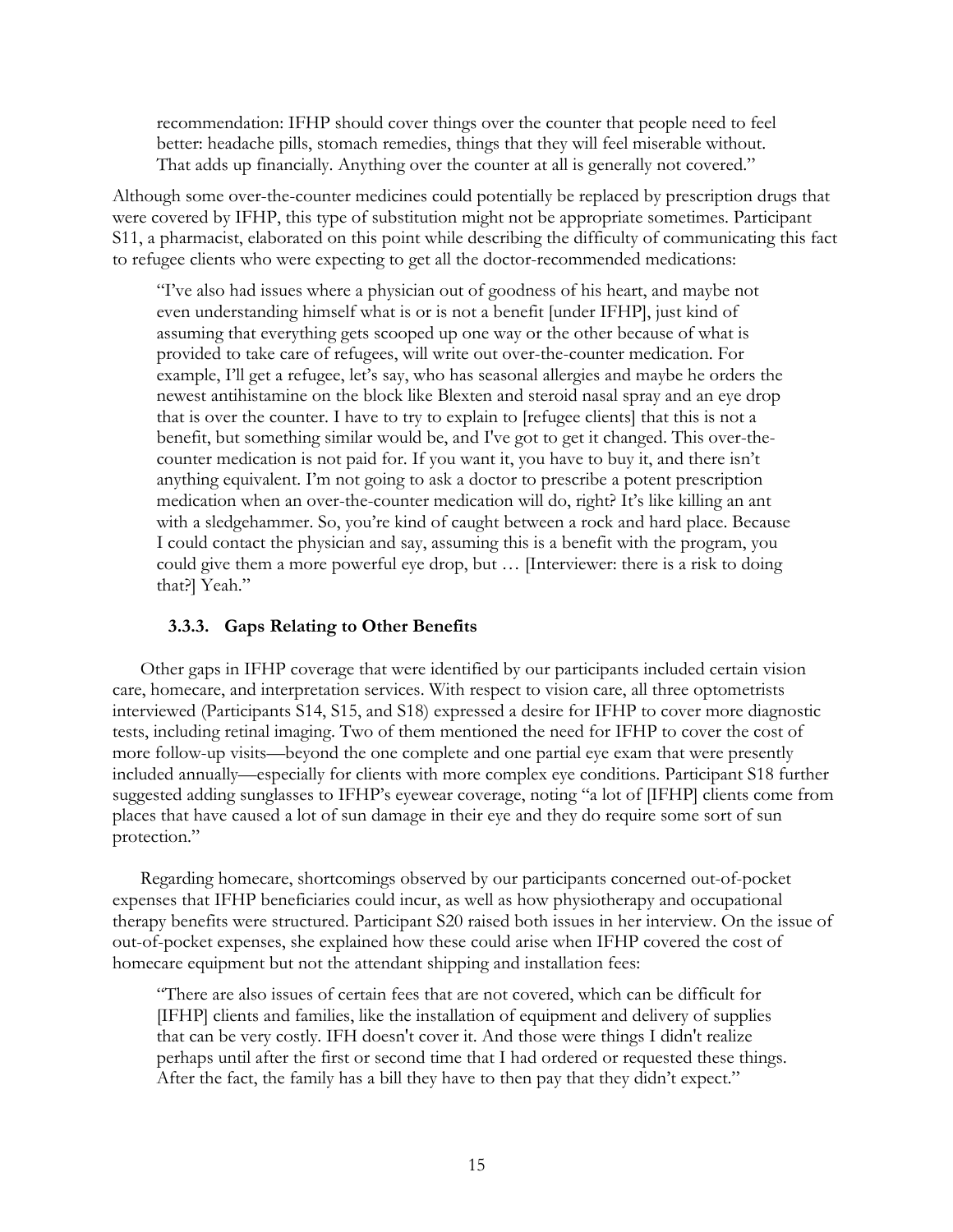As for physiotherapy and occupational therapy, Participant S20 expressed some concern about the rigidity of how these benefits were covered under IFHP. At present, per calendar year, IFHP would pay the costs of one home visit by either physiotherapists or occupational therapists for an initial assessment, plus 12 subsequent home visits by physiotherapists or 20 visits by occupational therapists.14 When compared with OHIP, although IFHP seemingly covered more home visits by these health practitioners, the frequency limit for these services was absolute, even if beneficiaries' therapeutic needs might have changed. As Participant S20 explained:

"Technically, when you're OHIP funded, you can have an OT [i.e. occupation therapist] come see you for one issue, might take three visits. But let's say your status changes significantly, like you have an accident, or something happens, you can have another OT referral for an additional three, five visits if that's required. Because your issue is new and your circumstances have changed and you require that, you require different equipment and you need a new assessment. Whereas IFH, you have one in-home assessment and 10 [sic] visits maximum per calendar year and you have no flexibility in that. So, if you have your OT visits and you require that block of 10 [sic] visits, let's say in the first half of the year and then you sustain an injury, an accident, and your circumstances have changed, you wouldn't have access to those again, until the following year. It doesn't matter if your situation has changed."

The need for IFHP to pay for more interpretation services in the course of refugees' and refugee claimants' health care use was raised by four service provider participants, three of whom were pharmacists. While IFHP does cover some interpretation and translation-related costs now, the coverage is restricted to interpretation and translation required during refugees' Post Arrival Health Assessment and when IFHP beneficiaries receive psychiatric care, psychotherapy or counselling.15 Our pharmacist participants, however, identified language barrier as a significant challenge in their dealings with refugee and refugee claimant clients, and they stressed the importance for them to have greater access to interpreters. Consider Participant S12's comments, for example:

"The issues that do arise with the patients that come in who are refugees is that oftentimes, most of the time, the language barrier. The language barrier is a huge, huge thing. It's not always the case, but it is often the case. Explaining to patients not only what they're covered for but also what they're not covered for, also explaining to them how to use this medication, and how often they should use this medication. I think these barriers are the most difficult part. … [If] they can't express themselves and we are unable to understand them, it does raise issues, miscommunications issues."

Participant S20 made a similar case for greater interpretation coverage in the homecare context:

"And interpretation of course, I feel needs to be funded because having someone access a physiotherapist when they can't understand what that person is trying to teach them is not effective, not equitable health service access. It really, really limits the interventions that are available. Not having interpretation funded through the [IFHP] seems like giving someone a gift that they can't open."

<sup>14</sup> "IFHP Benefit Grid – Supplemental Coverage" (last modified 13 March 2020), online: *Medavie Blue Cross*  <https://docs.medaviebc.ca/providers/benefit\_grids/IFHP-Benefit-Grid-Supplemental-Coverage-2020- EN.pdf?mtime=20200715140307>.

<sup>15</sup> *Ibid.*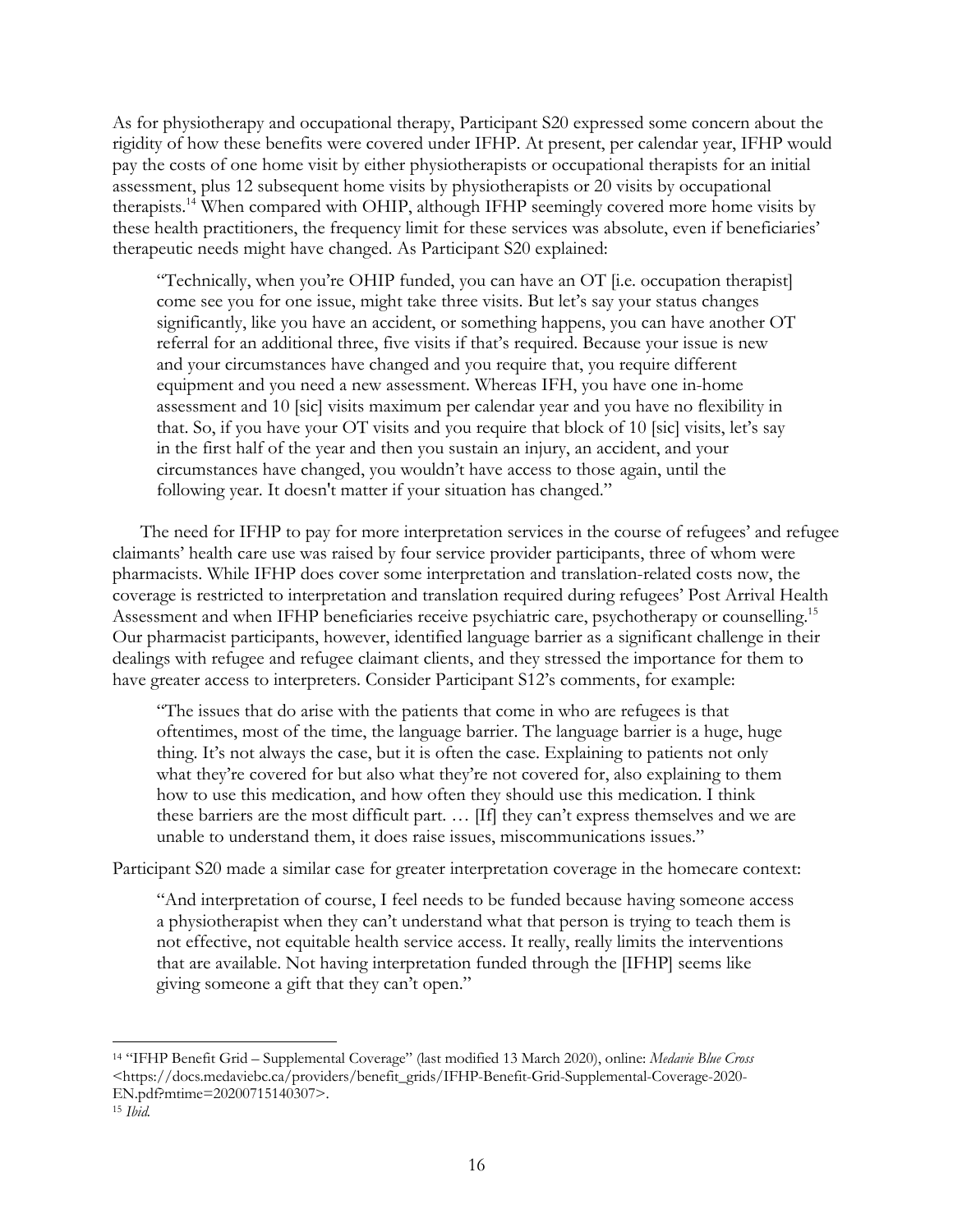#### **3.3.4. Consequences of IFHP Coverage Gaps**

Understandably, given limited public resources, it would be hard-pressed for IFHP to cover the costs of every health care service and product available on the market today. And indeed, IFHP does not purport to be comprehensive in its scope.<sup>16</sup> That being said, the reasonableness of IFHP's exclusion of certain services or products from its coverage is a valid inquiry, particularly when juxtaposed with the program's stated objective of protecting IFHP beneficiaries' health and safety.

As already alluded to, seeing as most refugees and refugee claimants have much difficulty paying for services privately, when medically necessary services are left out of IFHP coverage, their health and wellbeing could be undermined. Inadequate dental benefits under IFHP, for instance, discourage refugees and refugee claimants from accessing preventive services while restrict treatment option for decayed or diseased teeth to extraction, which is not suitable for some people. This is especially so when the cost of replacing the extracted teeth is not publicly covered. Similarly, IFHP's limited coverage of interpretation and translation in health care settings risks rendering many IFHPcovered services illusory for beneficiaries, as language barriers are known to interfere with their service access, as well as comprehension of service providers' instructions.

Furthermore, the exclusion of certain health care services or products from IFHP coverage, when not clearly explained to beneficiaries and service providers, can add to the confusion about the program. The problem raised above by Participant S11, where physicians write down both prescription drugs and over-the-counter medicine on the same script without properly informing patients that the latter would not be covered by IFHP, represents one of such scenarios. Another pharmacist, Participant S8, recounted a similar situation and described the occurrence as "quite a bomb, because it's hard to communicate effectively to the patient that not everything is covered and they were really confused." As such, to the extent that the government finds it reasonable to not cover certain health care services or products under IFHP, it would do well to communicate such exclusion clearly. As Participant S17 noted:

"There are some things that are not covered, and it always has been a bit difficult to determine that. So, things like some types, well, permanent contraception. So, vasectomies, tubal ligation are not covered. We found out that long term care is not covered. It would be wonderful to have that detailed somewhere. Just to let clinicians know where the disparities [are] to provincial health insurance. Because in terms of wording, it's been a while since I've looked, but last time I checked on the website, you know the suggestion is [IFHP coverage is] similar to what is covered by provincial health insurance. But making those distinctions would be very helpful."

## **3.4. Health Access Barriers Facing IFHP Beneficiaries**

#### **3.4.1. IFHP Illiteracy-Related Access Barriers**

Nearly half  $(n=21)$  of the participants indicated having personally experienced, or having had clients who experienced, difficulty accessing services that were covered by IFHP. Such access

<sup>16</sup> "Interim Federal Health Program: What Is Covered" (last modified 19 April 2021), online: Government of Canada  $\langle$ https://www.canada.ca/en/immigration-refugees-citizenship/services/refugees/help-within-canada/healthcare/interim-federal-health-program/coverage-summary.html>.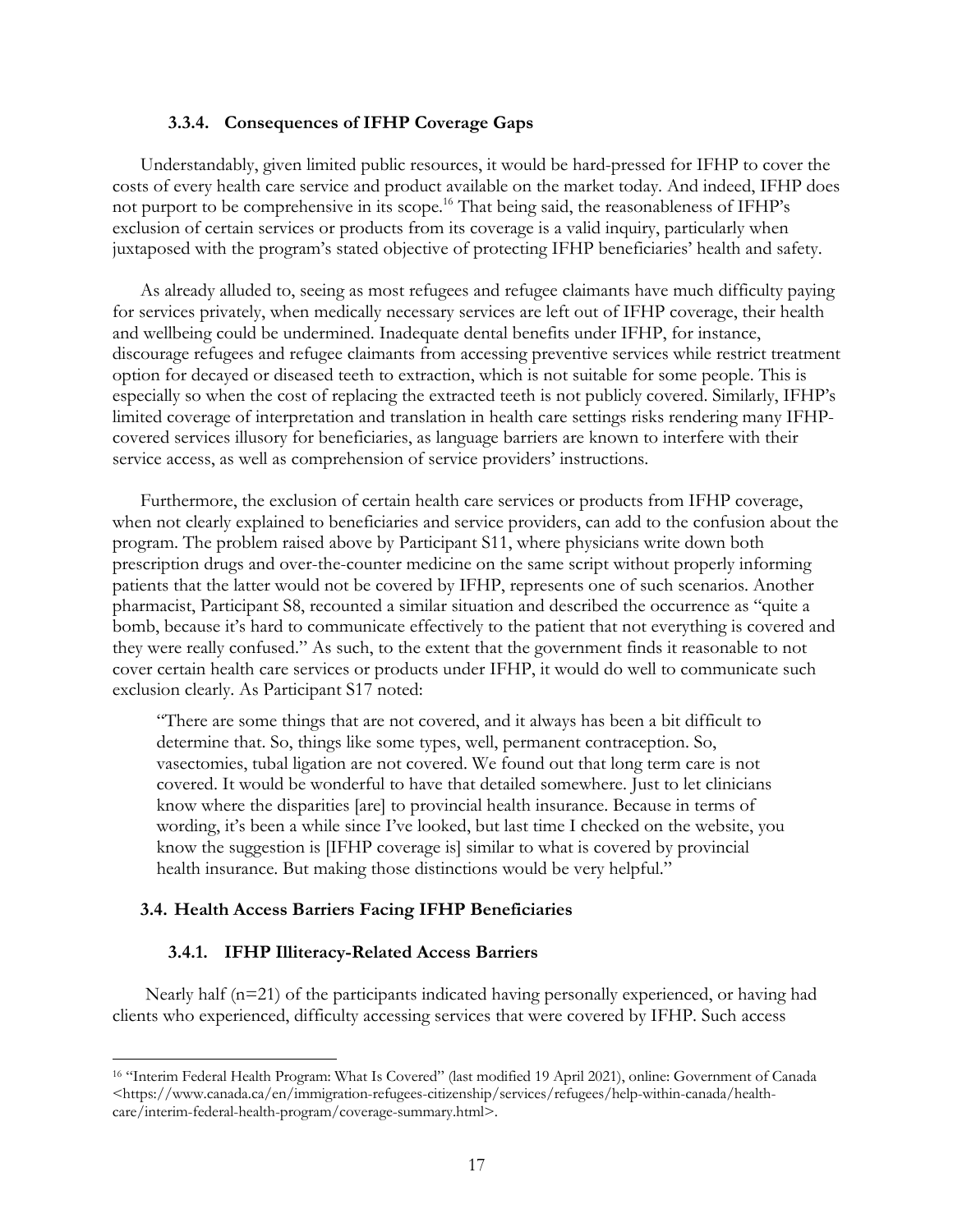barriers, as mentioned, partly stemmed from IFHP beneficiaries' and service providers' illiteracy about the program. Given refugees' and refugee claimants' confusion about their entitlement under IFHP, they often depended on service providers to inform them the health care services and products they were eligible for. Consequently, when service providers were misinformed about what and whom IFHP covered, they could erroneously deny care to refugees and refugee claimants, or cause refugees and refugee claimants to refrain from accessing their entitled benefits. Participant R21's experience served as a case in point:

"My doctor's office had told me that that the IFHP did not cover a broad spectrum of medications and one of those medications was the medication that I was on, and I was like, 'oh okay'. And it was only until like I went downstairs to the pharmacist and the pharmacist told me that it is covered. So, kind of confusing right?"

Had the pharmacist not intervened in this situation, Participant R21 might not have been able to access the medication that she actually had coverage for under IFHP. Not to mention, the misinformation communicated to Participant R21 could have further spread in the community, thus deterring other refugees and refugee claimants from accessing the same medication. Indeed, in the same interview, Participant R21 also described not visiting a speech pathologist to treat her apraxia despite her desire to do so and the fact that the cost of such therapy would have in theory been covered by IFHP, because she had apparently learned the opposite from someone in the community.

## **3.4.2. Out-of-Pocket Expenses**

Another impediment to refugees' and refugee claimants' health care access under IFHP, according to our participants, was the out-of-pocket expenses that they could sometimes incur. For refugees and refugee claimants who could not afford such private expenses, their health care use might be delayed, if not completely obstructed. Even for those who could afford to pay out of pocket, these outlays added to their financial burden, which could get in the way of their resettlement in Canada.17

To be sure, out-of-pocket expenses at issue are not imposed by IFHP, as the program provides first-dollar coverage for all the benefits. On Government of Canada's website, IFHP beneficiaries are specifically warned:

"Your health-care provider **should not** ask you to pay for IFHP-covered products and services at any time. If you're eligible to get coverage for something, we'll reimburse your provider directly. If you pay your health-care provider for a product or service that we cover, we **won't** reimburse you for it."<sup>18</sup>

Instead, out-of-pocket expenses reported by our participants were largely a result of service providers' IFHP illiteracy and coverage gaps under IFHP.

<sup>17</sup> See e.g. M. Stewart et al, "Challenges Faced by Refugee New Parents from Africa in Canada" (2015) 17 J Immigrant & Minority Health 1146.

<sup>18</sup> "Interim Federal Health Program: Get Health Products and Services" (last modified 11 January 2021), online: Government of Canada <https://www.canada.ca/en/immigration-refugees-citizenship/services/refugees/help-withincanada/health-care/interim-federal-health-program/services.html> [emphasis original].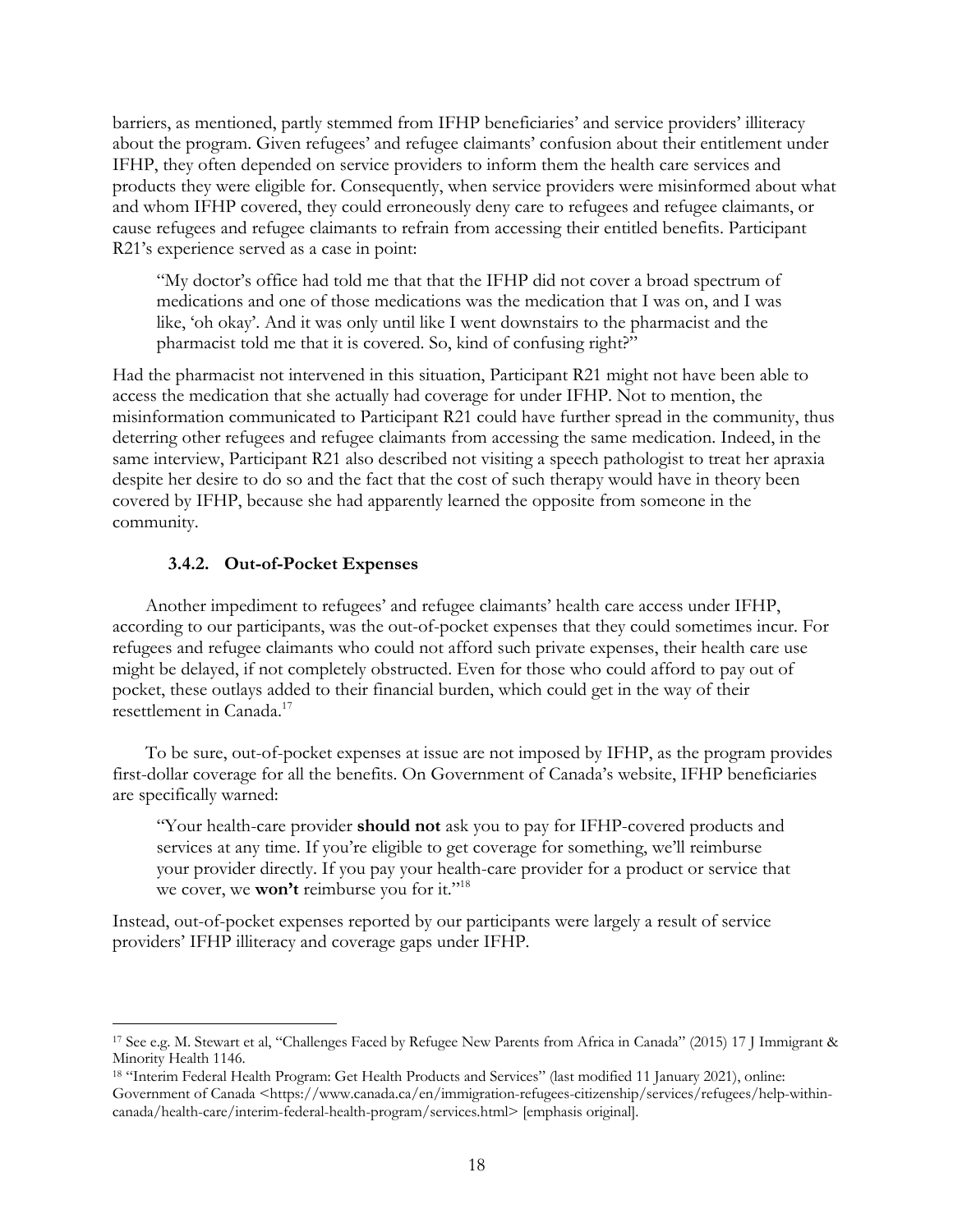First, related to the preceding discussion on how IFHP illiteracy could impede health care access, out-of-pocket charges might be levied by service providers when they incorrectly thought the services or products sought by IFHP clients were not publicly covered. Participant S21, a nurse practitioner, gave an example:

"I come up against brick walls all the time. I spent 45 minutes on the phone with my IFH yesterday, trying to get a patient's medication covered that should have been covered, and the pharmacist said, 'I don't know, I billed them \$300 for their insulin'. And now they're out of it again and is going to be billed another 300 even though it's covered. So, [the pharmacist is] not going to do anything. This patient has coverage for their medication, so I spent all this time on the phone, which is not a great use of my time, but who else is going to do it, right? That client should never have been billed in the first place. So, we run into that a lot where providers are minimally willing to do any extra effort whatsoever."

Second, and as Participant S20 observed earlier in the homecare context, refugees and refugee claimants might be confronted with out-of-pocket expenses when seeking certain medical devices or equipment (e.g., ventilators, oxygen tank, etc.), whose costs were covered by IFHP but not the fees associated with delivery and/or installation. If IFHP beneficiaries were unable to pay these attendant fees privately, the medical devices or equipment in question, albeit publicly covered, would be out of their reach for all intents and purposes.

The third situation where IFHP beneficiaries could be asked to pay out of pocket related to the practice of extra-billing. Extra-billing occurs when health practitioners who are already expected to be reimbursed by an insurance program for an insured service, charge beneficiaries an additional fee for the same service. Although extra-billing is banned under provincial/territorial health insurance plans,19 no such prohibition exists under IFHP. In fact, the quote above from Government of Canada warning IFHP beneficiaries not to pay health care providers directly for an insured service or product implicitly acknowledges the possibility of extra-billing.

Two participants in our study confirmed the practice of extra-billing by some IFHP service providers. Participant S20, again, described the occurrence of extra-billing in the homecare setting, attributing the practice to IFHP's supposedly below-the-market reimbursement rate. She explained:

"For PSW [i.e. personal support worker] services, … IFH will fund 140 hours for the calendar month, whereas provincial maximums are lower than that. But the funding amount, the dollar amount is \$24-25 per hour for PSWs [under IFHP]. … The lowest cost of actual PSWs is actually \$28 an hour for the companies that I work with. The other one is \$35 an hour. So, the [refugee] family has to pay the difference for each hour used. Despite the fact they have access to potentially more hours of service, the clients are paying out of pocket. Whereas OHIP funded services, for PSWs, they wouldn't have to pay out of pocket for the services that they are eligible for, that they couldn't afford themselves."

Another service provider, Participant S1, recounted a client's experience of being extra-billed by a doctor's office:

<sup>19</sup> *Canada Health Act*, RSC, 1985, c C-6, s 18.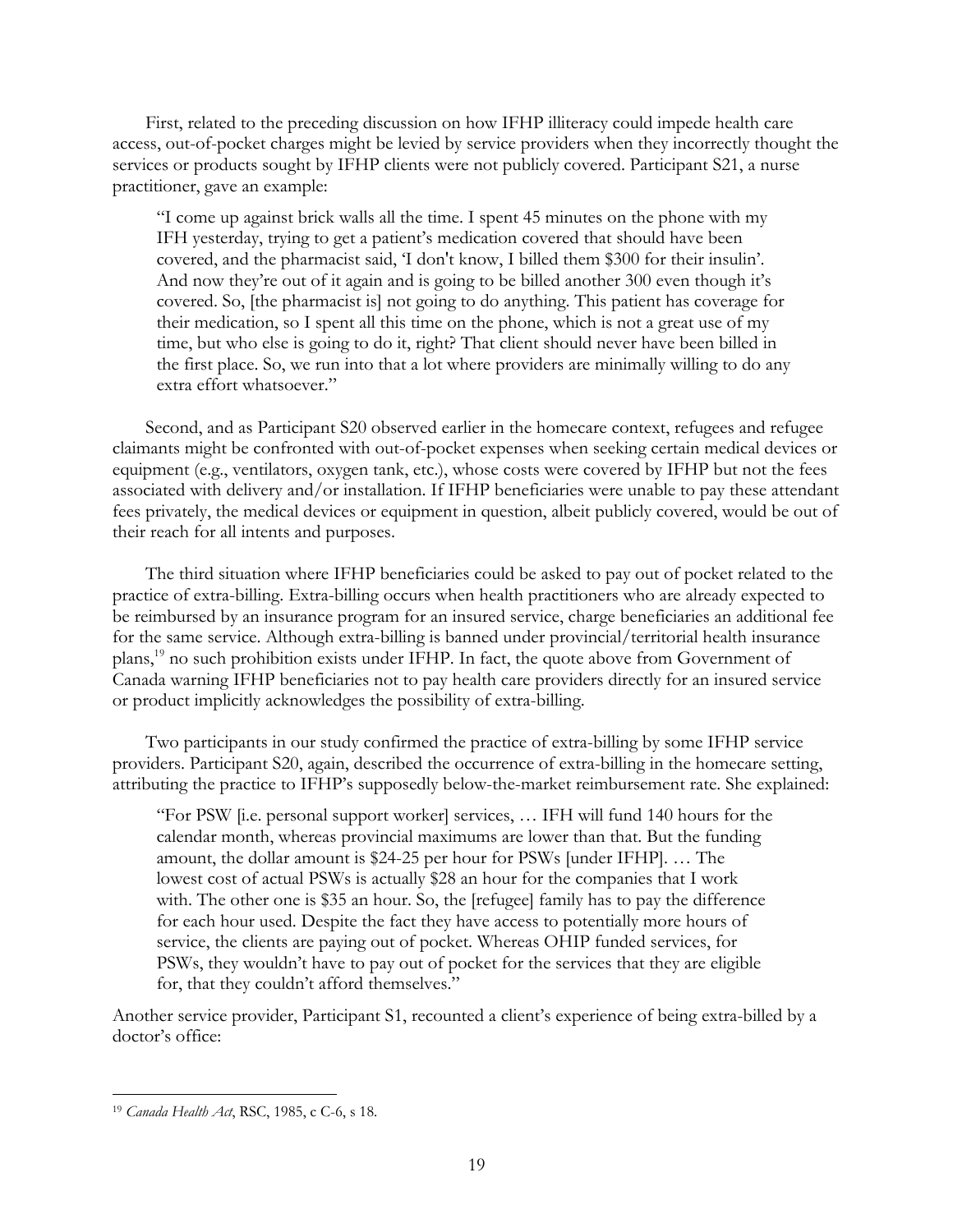"So that client, it's a family of three. Their doctor retired, so they didn't have a family physician anymore, and now I had to find another family doctor or primary care provider for them. Now, that particular doctor speaks the language of the client, which is good. … But, when I call to the doctor's office, they said, 'well, we are charging \$50 per visit for every IFHP'. … Yeah, so I'm like, 'no, this person has IFHP'. And they're like, 'yes, this person has IFHP, but that is how we work'. … I said, 'well, this is a wrong practice'. … And then she came back and then she's like, 'but yes, that is what we do'. So, I was wondering what allows physicians to charge their patients \$50 each time."

# **3.4.3. Difficulty Finding IFHP Service Providers**

Besides misinformation from service providers and out-of-pocket expenses, IFHP beneficiaries' health care access was frequently stalled by challenges with finding health practitioners who were willing to accept them as clients. In fact, this was the most common service access barrier  $(n=17)$ mentioned by our participants. The story of Participant R20, who lived with HIV and was having a hard time securing a family physician to monitor his health and prescribe him necessary medication, exemplified this problem. He said:

"I tried to find a family doctor, but maybe ten, fifteen different doctors, clinics, hospitals I called. They don't accept me. They said, when they heard, I know it's not about exactly HIV situations. It was about refugee. I was so mad. Then I think, last two, three phone calls I fight them. I said many bad words. I said, 'that is enough'. When I start the conversation with [them], everything is normal. But when I said I am a refugee, they say, 'ah sorry, we do not take refugees'. I said, 'okay, at the time same time I am a human, too'. What is the difference between temporary residents, refugee or citizen? I am human. So, some of them, hang up the phone in my face. Some of them [said], 'you are right, but our policy is like this'. Some of them [said], 'you are really right, … we take care of refugees but only appointment six months later'. … They don't care, or they don't take patients that are refugees. My first, more than three months, three months [here in Canada], almost every day I try to find a family doctor."

Although Medavie Blue Cross regularly compiled a publicly-accessible list of IFHP-registered service providers in each province/territory,<sup>20</sup> some participants found the list not up to date. As Participant S9 complained:

"I have a list that IFHP puts out with the latest health providers. But it's usually out of date. So, I have to make phone calls and figure out where [refugee clients] can come. … I do think that it's hard for IFHP to keep up with which health provider has left the program and who has stayed in. It's not unusual for me to get on the phone and find that a person on the list isn't taking newcomers anymore, or they have retired, etc. So, I do spend a fair amount of time trying to track down who on the list is still operative."

To avoid this problem, some service providers in this study reported to have developed the practice of only referring refugees and refugee claimants to colleagues that they knew were accepting IFHP clients. But such a strategy would require IFHP beneficiaries to be connected in the first place to some service providers who are both knowledgeable and willing to make the referrals. Moreover,

<sup>&</sup>lt;sup>20</sup> "IFHP Providers: Search IFHP Providers" (last visited 23 August 2021), online: Medavie Blue Cross <https://ifhppfsi.medavie.bluecross.ca/en/search-ifhp-providers/>.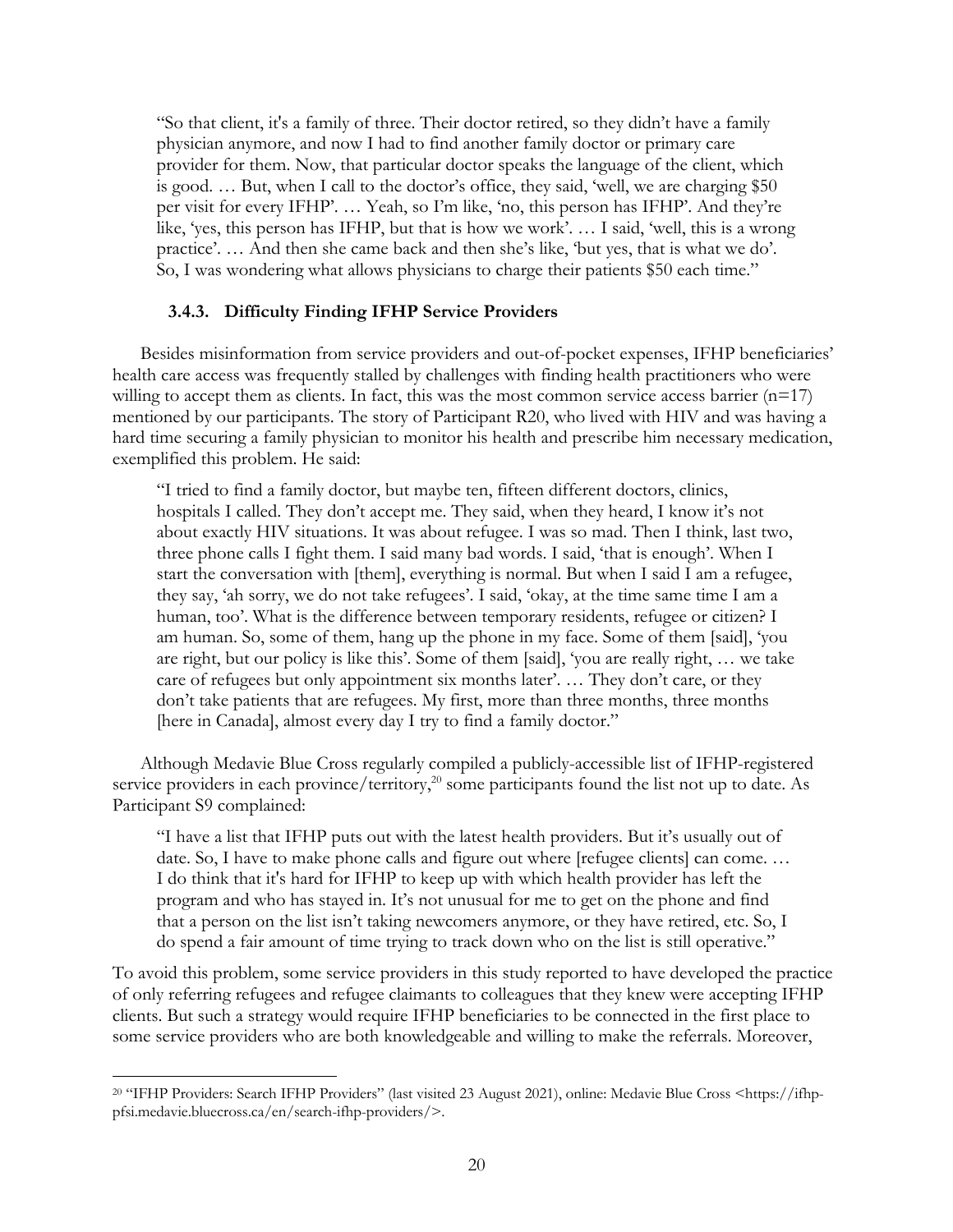this workaround would not solve the situations where there are simply no appropriate IFHPregistered service providers to be referred to. To wit, IFHP beneficiaries might reside in smaller communities that have limited number of health practitioners, or they might require highly specialized services that are attainable from only a small number of providers. In these cases, if none of the handful of service providers would accept IFHP clients, the health care benefits offered under IFHP would essentially be illusory. The same concern could also arise if IFHP beneficiaries for some reason prefer not to work with a particular service provider, but this service provider happens to be the only one in the area that would see IFHP patients. Participant S20 gave an example of this:

"There's only two [staffing agencies for PSWs] in our area that will accept IFH funding, so it's this one or that one. … It feels a bit less protected for the [IFHP] clients. … Again, for therapy as well, there are so few organizations that will accept the funding, that [IFHP beneficiaries] lose the ability to choose. So, if they don't want to accept an OT from this company, they are the only company that accepts IFH funding. So, if they don't like that company, they may not have access to OT services, unless they want to pay out of pocket or until they have an OHIP card."

When service provider participants were asked why they, or their colleagues, might not accept IFHP beneficiaries as clients, they offered a few reasons. First, before service providers could be reimbursed by IFHP, they must have registered with the program. So, unless clients were willing to pay out of pocket, service providers who were not registered—say, if they never heard of IFHP might decline to serve IFHP clients because they would not be renumerated. Such a registration requirement was criticized by several participants, who saw it as giving service providers a way out of treating refugees and refugee claimants. Participant S16 explained her trouble with the registration requirement as follows:

"I think even just the whole idea of having to have physicians register as IFH providers, I think is very problematic, because it essentially allows people to self-select out of seeing a very vulnerable population. And I just don't know how we can ethically say that that's okay. … I mean, you can't do that with anything else, right? You can't say, 'I don't see, you know, people from Somalia'. You can't say that. But to be able to say 'I don't see refugees, I don't accept this insurance' I think is, again, it's sort of like a structural discrimination piece that I think should be looked at."

The repeated policy changes respecting IFHP between June 2012 and April 2016 were also identified as a factor that discouraged service providers' participation in the program. Some service providers who were deterred by the cuts to IFHP remained unaware of the program's reinstatement. Others found themselves confused by the policy changes and preferred not to deal with IFHP, especially if they could get by with treating provincially-insured patients alone. The comments below from Participants S16 and S17 respectively spoke to these points:

"And there were so many different versions of [IFHP] … that I think people, understandably, were not able to keep track of what was going on, and who was covered, and for what, which I think lad to probably a number of providers deciding that they didn't want to deal with IFH anymore."

"The biggest issue we're finding with IFH now is really a relic of what happened during those years where the program was cut. It's that a lot of physicians actually opted out of seeing IFH patients. And for many of them they don't recognize that the program has been restored. So, we've had many consultants who won't take IFH today. And we've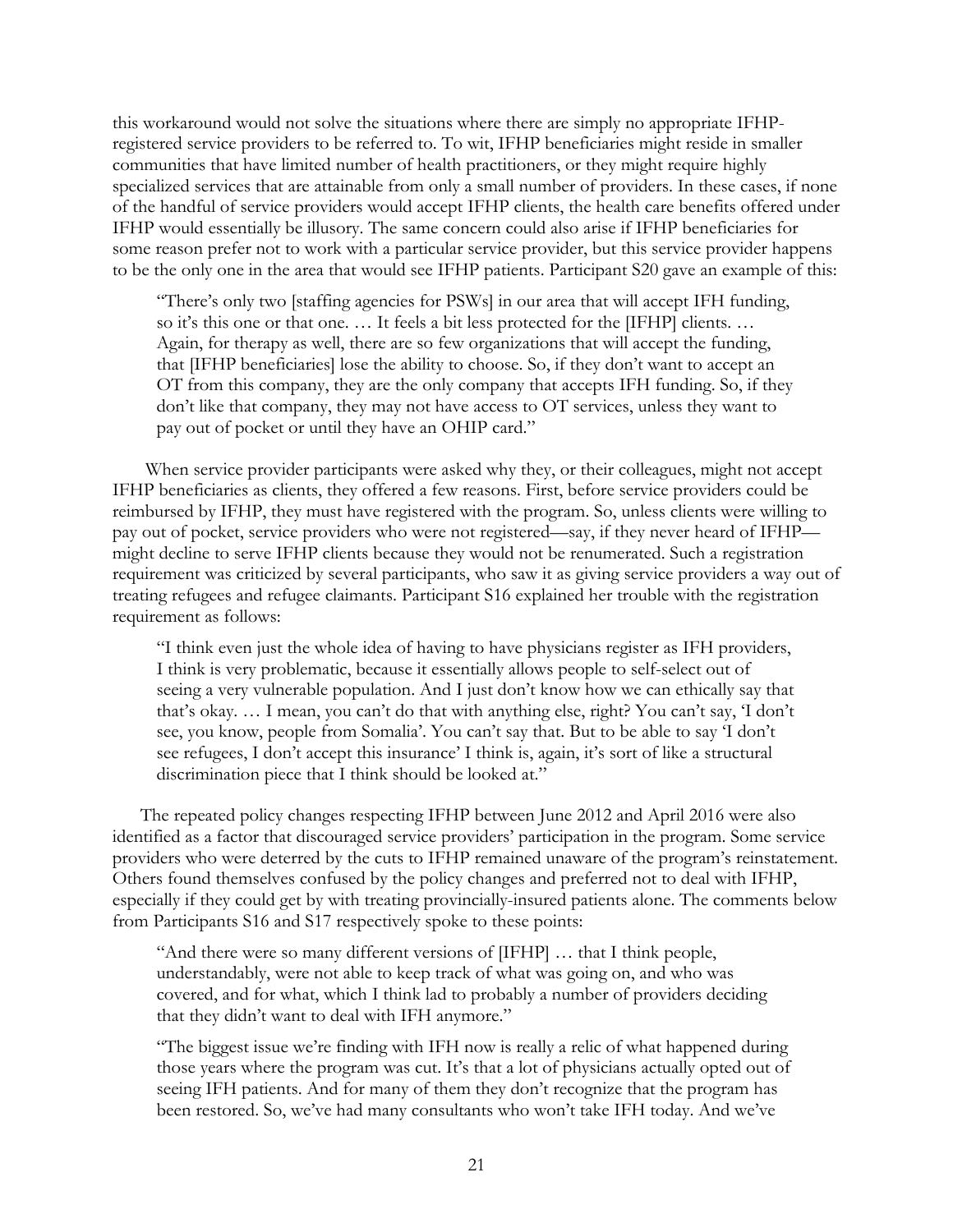had a few incidents where, you know, we've had people who've declined a request for consultation. Once we've contacted them, sent them the paperwork, referred them to the [government] website to let them know that the program has been restored, then they've decided to take it on. But I think there's still people who gave up on it and haven't come back on."

Additionally, some service providers considered IFHP's reimbursement process too complicated or the rate of reimbursement from IFHP too low to worth their effort. Participant S13's explanation for why she no longer took on IFHP patients in her dental clinic encapsulated this sentiment:

"[In the past,] where we actually do treatment and send for the billing and so on, we would get refusal of payment because the treatment is not covered [by IFHP], or other times, they would ask for more paperwork to be filed. … I didn't have the time and my staff didn't have the time to follow through on this. It's quite a lot of paperwork, like we deal with insurance, but you also need to send X-rays, a letter and stating why you have to do this treatment. … We do know the government insurance doesn't cover much. So, a lot of dentists are forced to not accept government insurance. … That's not because they do not want to treat these patients. A lot of times they would treat these patients pro bono. But because, like I said, all the paperwork that the government insurance needs and at the end the minimum payment we would receive, I do not accept government insurance in my usual practice [anymore]."

#### **3.5. Administrative Hurdles Facing IFHP Service Providers**

As shown by Participant S13's comment immediately above, the administrative aspects of IFHP were another regular subject of complaint from our service provider interviewees  $(n=17)$ . At the same time, these administrative requirements facing IFHP service providers were identified by some refugees and refugee claimants (n=6) as a cause of their negative experiences with the program.

The grumble from service provider participants touched on a range of IFHP's administrative processes, including provider registration with the program, verification of clients' IFHP eligibility at the point of service delivery, request for pre-authorization for certain services or products, and submission of claims for reimbursement. However, a vast majority of the complaints pertained to the last two of these processes.

#### **3.5.1. Challenges Relating to Request for Pre-Authorization**

Eight service providers described having encountered difficulty with IFHP's requirement that certain services or products must be pre-approved by Medavie Blue Cross before the costs would be covered. Harking back to the theme of IFHP illiteracy, some of them admitted to being initially unaware of the need to request pre-authorization in some circumstances, which left them uncompensated. Others pointed out that it was not always possible to seek IFHP approval before services were rendered, and this jeopardized their ability to get paid. By way of illustration, Participant S4, a dentist, observed:

"I will give a treatment plan for one tooth, and according to my diagnosis at the present time the X-ray showed me it is a two-surface restoration from the top and the side. The next tooth beside it I didn't call it because the X-ray did not reveal it at the time, me checking the X-ray. Now let's say clinically when I open that first surface, I see the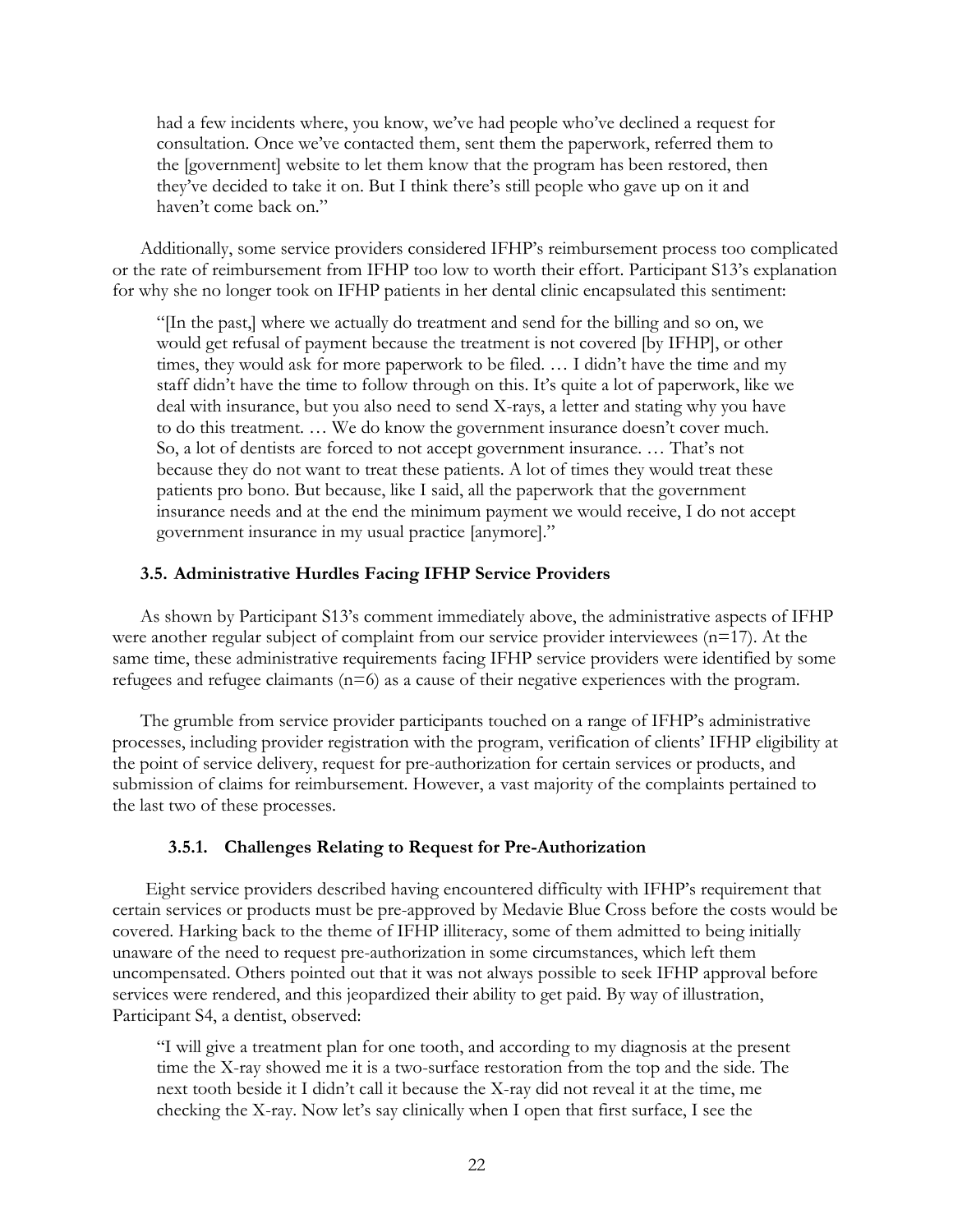adjacent surface with my own eyes that it is decayed and I did not get it approved before. They will flatly refuse to pay it. So here, sometimes they are forcing our hand to over-diagnose to be on the safe side, but that also puts you in a highly ethical dilemma. What if you get in there and you over-diagnose that surface and call it a three surface but upon treatment you don't need it and you don't do it? And instead of submitting a three surface, you submit a two surface. Guess what? It gets denied."

Another dentist, Participant S3, spoke of a similar challenge: "For complicated [tooth] extractions, they need pre-authorization. Sometimes when you get in there and [the extraction procedure] becomes complicated. Do I get paid?" He went on to complain about the amount of paperwork involved when submitting a pre-authorization request. And to the extent that such clerical tasks increased his overhead, he asked: "Why would I want to deal with that when I could deal with someone that pays up front?"

Another problem with the pre-authorization requirement, according to still other service providers, was the time it took for Medavie Blue Cross to process the requests. One pharmacist, Participant S8, described having to wait for "five to ten business days" to hear back from IFHP concerning whether a special authorization drug would be approved. Another pharmacist, Participant S11, however, found the response time concerning pre-authorization requests inconsistent. She noted:

"In some cases, I've had cancer medications that are thousands and thousands of dollars covered within days. And I've had something like stool softener for constipation that … they take ten days to get back on. So, a little bit hit and miss."

Inconsistencies notwithstanding, the possibility for pre-authorization to take time to be approved was confirmed by IFHP beneficiaries and a source of their complaint (n=5). Whereas one of these complaints concerned how certain medicine took "months" to be pre-authorized (Participant R21), the remainder all related to the amount of time it took for the requested dental services to be preapproved. Participant R17, for instance, spoke about having to wait for six months to receive an approval for denture, which was necessary to replace his two missing front teeth. He said:

"I think it is excessive. It's like bureaucracy going on, and I don't think it's necessary. … And it influences people, people's, you could say self-esteem, how people feel about themselves. … It affects everyday life, because nobody wants to see, you know how it is. We all like to have pretty teeth. ... So, that's the dental part, which is like the worst from the worst from the worst."

Likewise, Participant R16 talked about how his wife, who was also a refugee claimant, needed to make two trips to the dental office, incurring extra time and cost, to have two teeth extracted because pre-authorization was required for one of them. He stated:

"I felt like, if you are a dentist, and you see certain things, you should not have to go through another step to say, 'okay, then I can get approval to move on'. Because … from a medical standpoint, what could then happen is that small problem could escalate into something even worse. … Because it was almost a month later that [my wife] had to go back [to] get the next extraction."

# **3.5.2. Challenges Relating to Claim for Reimbursement**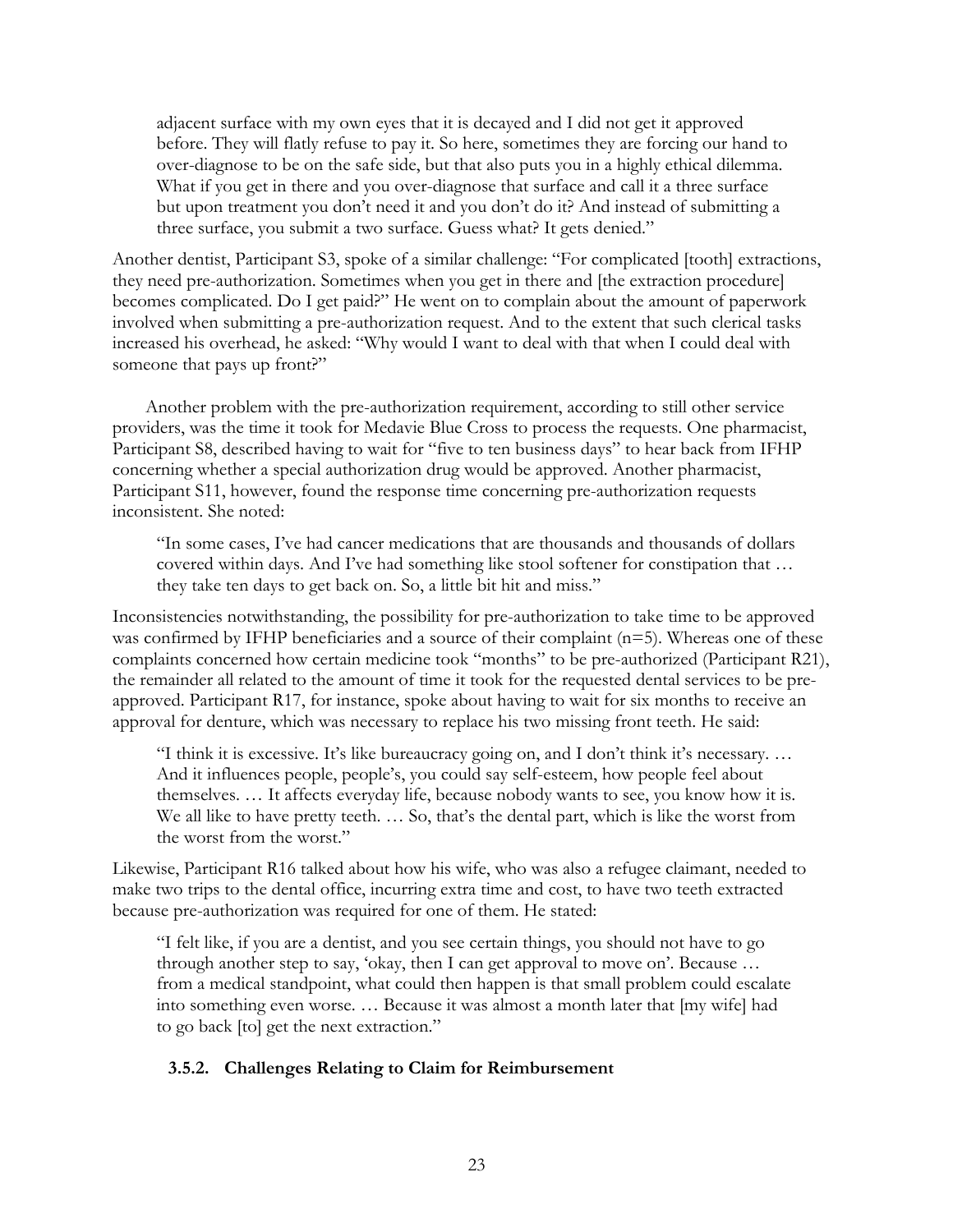Nine service providers voiced challenges they had faced when seeking reimbursement from IFHP for services rendered. One element of the complaint, as mentioned above, concerned what some service providers (n=5) perceived to be an inadequate level of compensation from IFHP. For example, rightly or wrongly, as demonstrated earlier through Participant S13's comments, several dentists argued that the fee schedules adopted by IFHP, which were identical to those used by provinces and territories for their respective publicly-financed dental care programs, failed to cover their expenditure. This in turn disincentivized their participation in IFHP. As Participant S19 explained:

"I would say that in general, for dental clinics, they probably don't want to see [IFHP] patients. Because if [IFHP] is similar to ODSP, OW and what not, they really reimburse nothing. So, I guess it's not preferable for the business and just costs them money. … If [IFHP has] better reimbursement, everyone would accept that. At the end of the day, it comes to that. With COVID and what not, the cost to run the clinic has increased and productivity has decreased. With government insurance, now people want to see them even less."

Participants S13 and S19 also expressed frustration with having had some of their claims for reimbursement scrutinized by Medavie Blue Cross. In Participant S19's words, "sometimes they push back and question why we're doing this and why we billed that." For him, the time and efforts required to resolve these billing issues, coupled with what he saw was an inadequate rate of compensation, caused him to conclude that it was too much trouble to take on IFHP clients, a sentiment shared by Participant S13.

In contrast, Participants S4, S5 and S6, who were also dentists, did not consider IFHP's fee schedule unreasonable. Nor did they question the necessity for IFHP to carefully evaluate each claim for reimbursement. Their billing-related complaint, instead, concerned the consistency and transparency of how reimbursement claims were approved or denied. For example, Participant S6 described the billing approval process under IFHP as "highly inconsistent." Supposedly, it was possible for a claim for reimbursement that was initially denied by Medavie Blue Cross to be approved subsequently when the identical reimbursement request was resubmitted. This led him to conclude that the outcome of whether a reimbursement claim was approved or not "depend[ed] on who review[ed] it." Participant S5 echoed this view and suggested that the seemingly arbitrary nature of the billing approval process was exacerbated by the fact that no explanation was provided to service providers when a request for reimbursement was denied.

Lastly, similar to what was said about the pre-authorization process, some service providers (n=5) found that it took too long for Medavie Blue Cross to reimburse them. However, given that most service providers interviewed in this study relied on administrative staff to deal with billing, the perception of IFHP's reimbursement process being cumbersome and slow was largely based on second-hand information. Participant S2's comments illustrated this point:

"Of course, the reimbursement, once it is submitted, it takes a long time. I don't have numbers. I don't do the billing, but this is what we are hearing from the community and our medical office assistant and how frustrating it is."

As such, whether IFHP's reimbursement process was indeed slower than other health insurance programs would require further verification. This notwithstanding, it appeared that the impression of IFHP being slow with its reimbursement might have become accepted knowledge for some